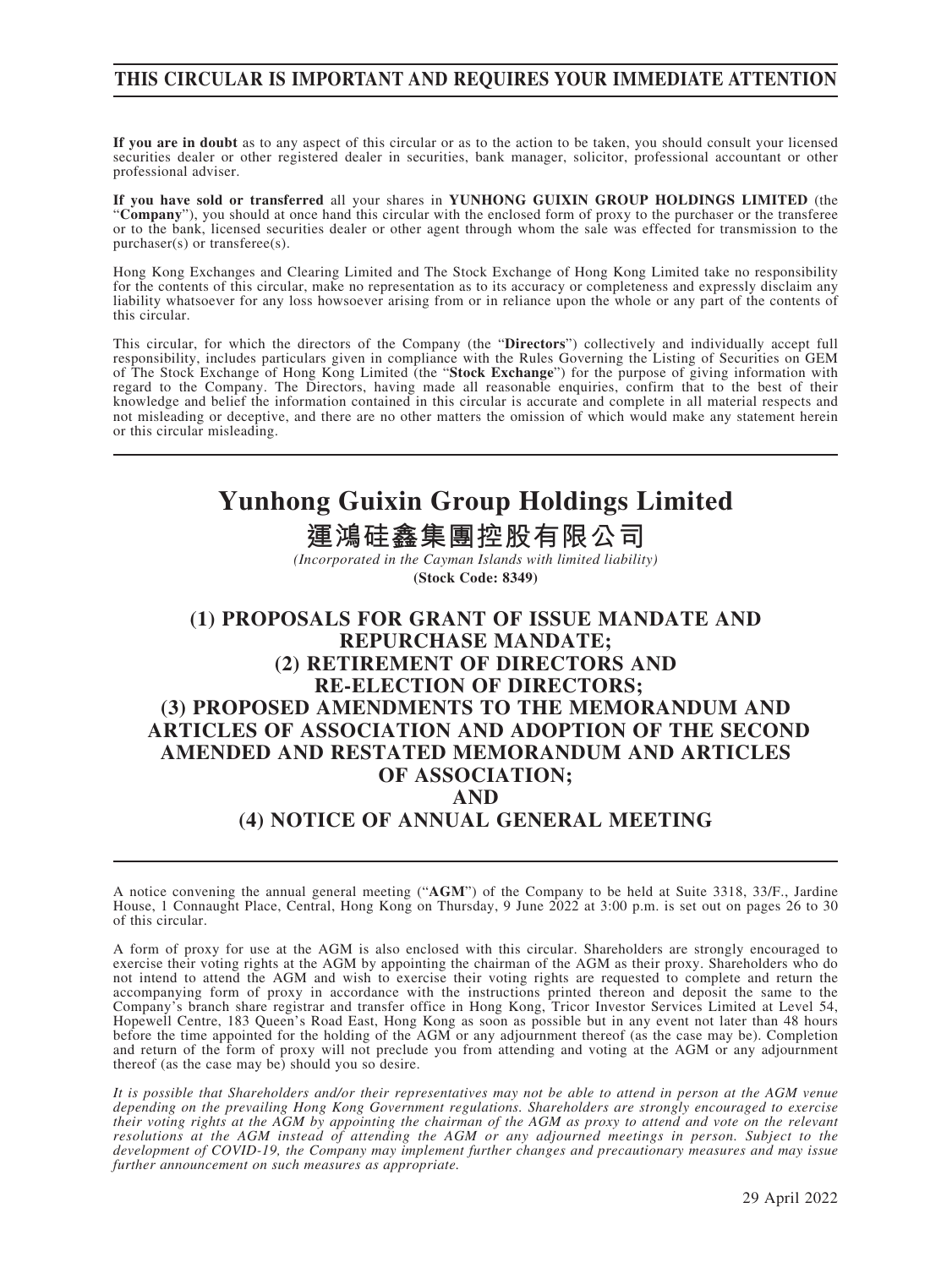## **CONTENT**

## *Page*

| Appendix III - Details of Proposed Amendments to the Memorandum and |  |
|---------------------------------------------------------------------|--|
|                                                                     |  |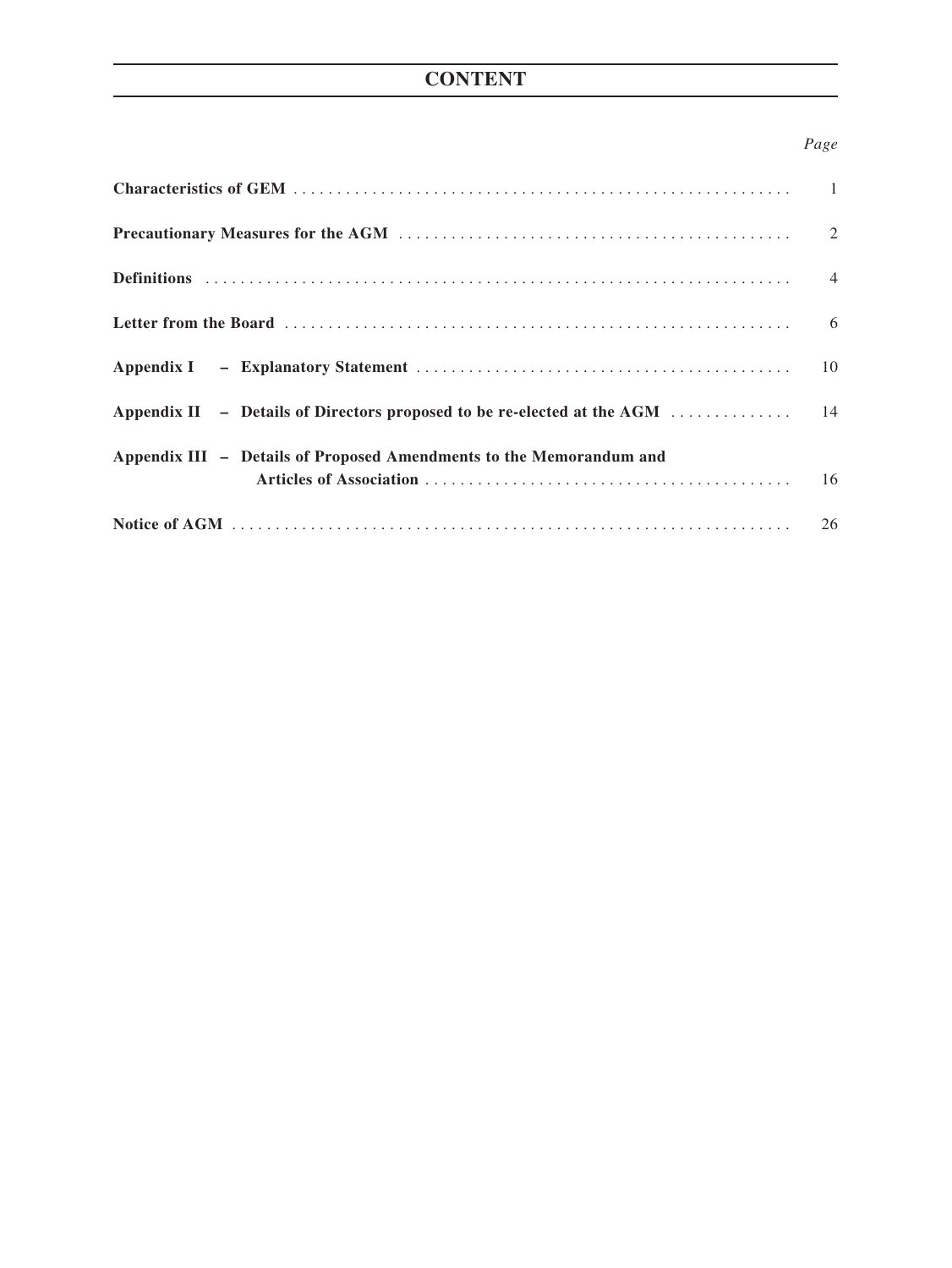## **CHARACTERISTICS OF GEM**

**GEM has been positioned as a market designed to accommodate small and mid-sized companies to which a higher investment risk may be attached than other companies listed on the Stock Exchange. Prospective investors should be aware of the potential risks of investing in such companies and should make the decision to invest only after due and careful consideration.**

**Given that the companies listed on GEM are generally small and mid-sized companies, there is a risk that securities traded on GEM may be more susceptible to high market volatility than securities traded on the Main Board and no assurance is given that there will be a liquid market in the securities traded on GEM.**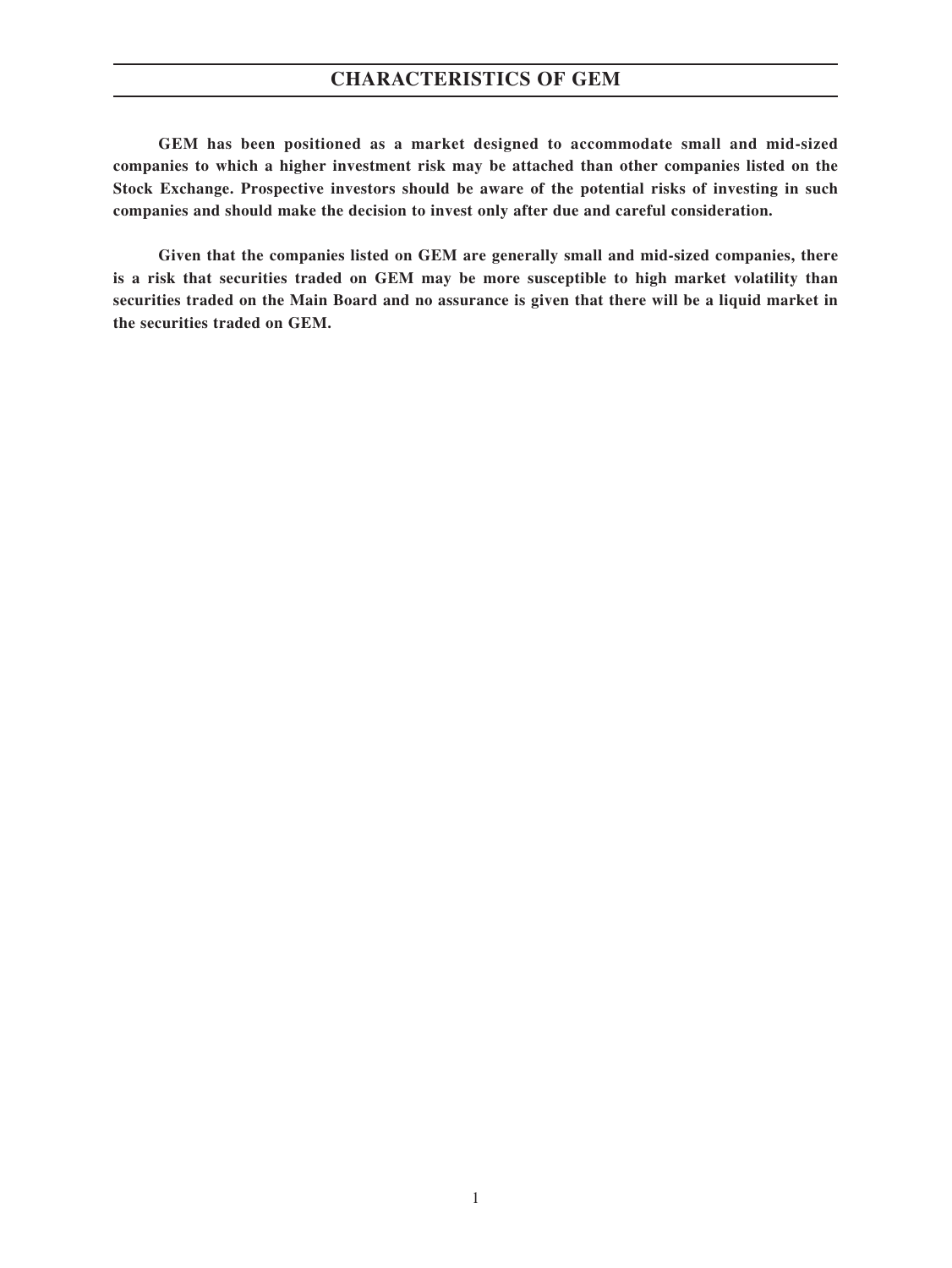## **PRECAUTIONARY MEASURES FOR THE AGM**

In view of the ongoing COVID-19 epidemic and recent requirements for prevention and control of its spread (as per guidelines issued by the Government of HKSAR (the "**Government**") at https://www.chp.gov.hk/en/features/102742.html), the Company will implement necessary preventive measures at the AGM to protect attending Shareholders, proxy and other attendees from the risk of infection, including:

- (i) Compulsory body temperature checks for all attendees at the entrance of the AGM venue. Any person with a body temperature of 37.4 degrees Celsius or above will not be allowed to attend the AGM.
- (ii) Prohibition from attendance at the AGM if the attendee has a fever. Persons exhibiting flu-like symptoms may also be refused admittance to the venue of the AGM.
- (iii) All attendees will be required to wear surgical face masks before they are permitted to attend, and during their attendance of, the AGM.
- (iv) Appropriate proper distance between seats in line with the guidance from the Government will be maintained. Attendees are advised to maintain appropriate social distance with each other at all times when attending the AGM.
- (v) No refreshments and gifts will be provided at the AGM.

To the extent permitted under the laws, regulations and the GEM Listing Rules, the Company reserves the right to deny entry into the AGM venue or require any person, who does not comply with the precautionary measures, to leave the AGM venue in order to ensure the safety of the attendees at the AGM.

In light of the continuing risks posed by COVID-19, the Company strongly advises Shareholders to appoint the chairman of the AGM as their proxy to vote according to their indicated voting instructions as an alternative to attending the AGM in person.

The proxy form is attached to this circular for Shareholders. Alternatively, the proxy form can be downloaded from the Stock Exchange's website at www.hkexnews.hk and the Company's website at http://www.nantongrate.com. If you are not a registered Shareholder (if your Shares are held via banks, brokers, custodians or the Hong Kong Securities Clearing Company Limited), you should consult directly with your banks or brokers or custodians (as the case may be) to assist you in the appointment of proxy.

If Shareholders choosing not to attend the AGM in person have any questions about the relevant resolutions, or about the Company or any matters for communication with the Board, they are welcome to send their questions to the Company's principal place of business in Hong Kong, at Room 1603, 16/F China Building, 29 Queen's Road Central, Hong Kong no later than two days prior to the date of the AGM.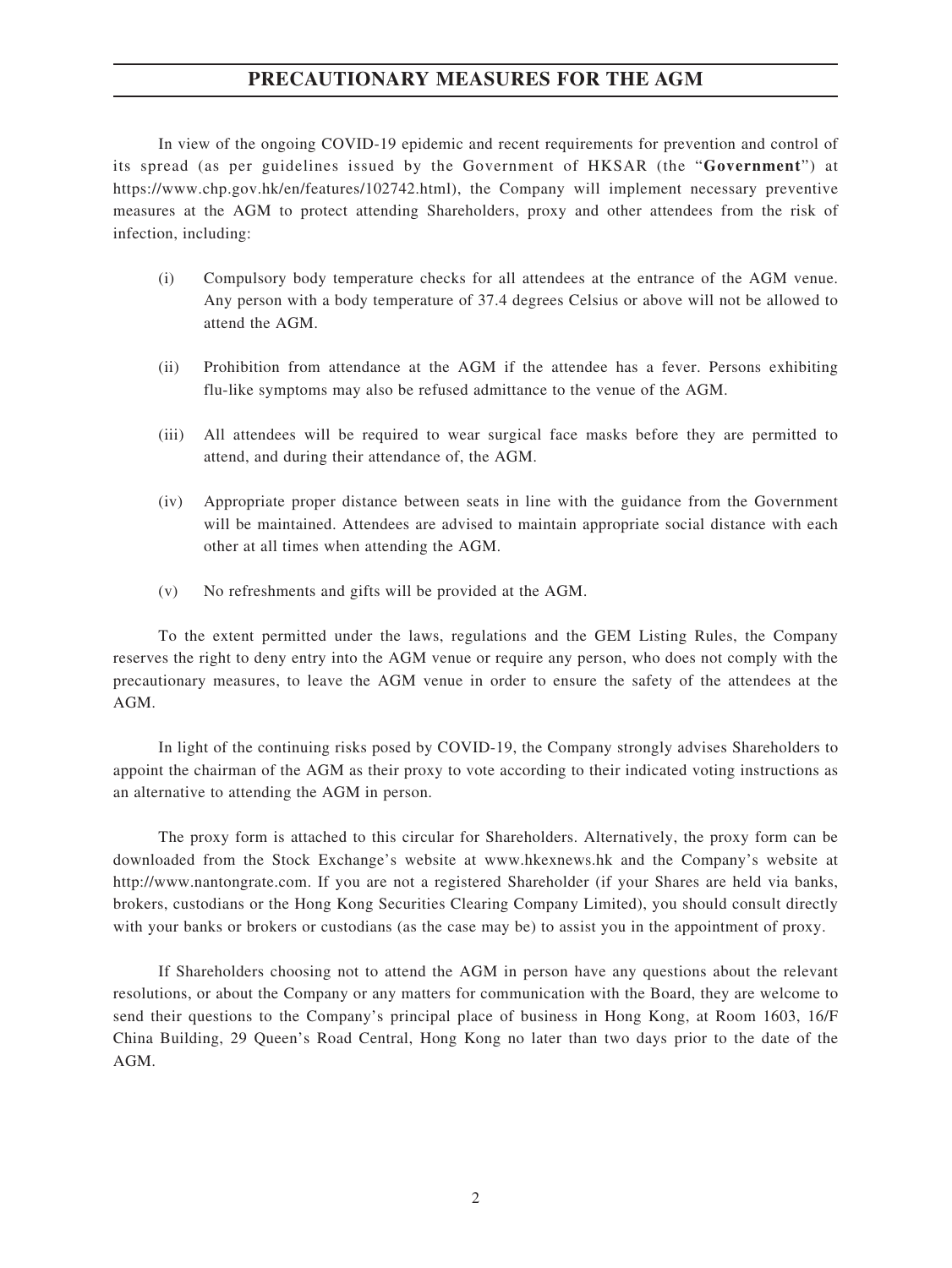### **PRECAUTIONARY MEASURES FOR THE AGM**

**In the interest of all stakeholders' health and safety and consistent with recent COVID-19 guidelines for prevention and control, the Company reminds all Shareholders that physical attendance in person at the AGM is not necessary for the purpose of exercising voting rights. As an alternative, by using proxy forms with voting instructions inserted, Shareholders may appoint the chairman of the AGM as their proxy to vote on the relevant resolutions at the AGM instead of attending the AGM in person.**

**Subject to the development of the COVID-19 situation, the Company may implement and/or adjust precautionary measures for the AGM at short notice as the public health situation changes, and may issue further announcement(s) on such measures as and when appropriate.**

Health education materials and up-to-date development on COVID-19 can be found on the website of Centre for Health Protection (www.chp.gov.hk) and the website of the Government on COVID-19 (www.coronavirus.gov.hk).

If Shareholders have any questions relating to the AGM, please contact the Company's branch share registrar in Hong Kong, Tricor Investor Services Limited, at Level 54, Hopewell Centre, 183 Queen's Road East, Hong Kong.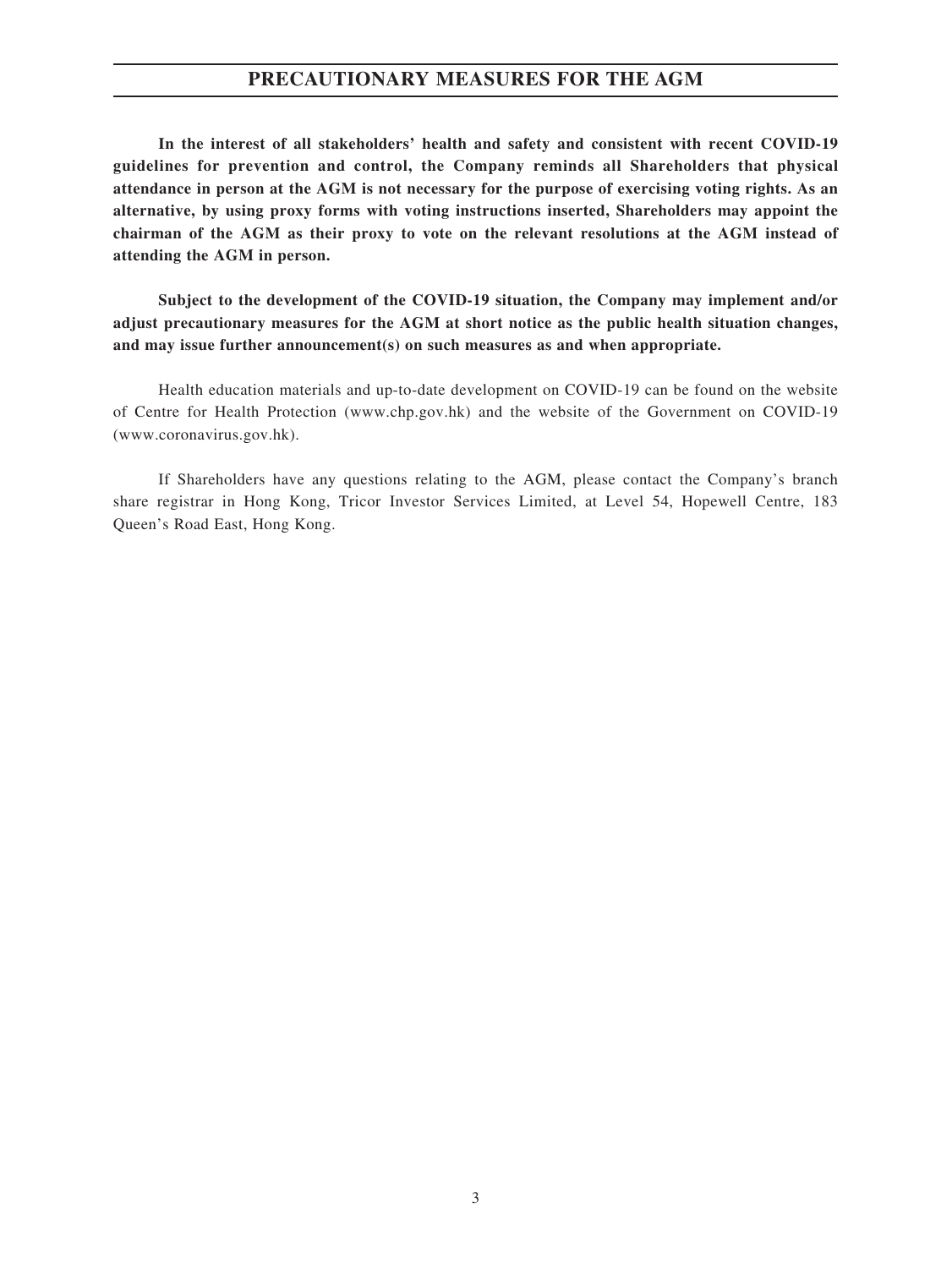# **DEFINITIONS**

*In this circular, unless the context otherwise requires, the following expressions have the following meanings:*

| "AGM"                      | the annual general meeting of the Company to be convened and held at<br>Suite 3318, 33/F., Jardine House, 1 Connaught Place, Central, Hong<br>Kong on Thursday, 9 June 2022 at 3:00 p.m.                                                                                                                 |
|----------------------------|----------------------------------------------------------------------------------------------------------------------------------------------------------------------------------------------------------------------------------------------------------------------------------------------------------|
| "AGM Notice"               | the notice convening the AGM set out on pages 26 to 30 of this circular                                                                                                                                                                                                                                  |
| "Articles of Association"  | the articles of association of the Company adopted on 16 December<br>2016 and as amended from time to time                                                                                                                                                                                               |
| "Board"                    | the board of Directors                                                                                                                                                                                                                                                                                   |
| "close associate(s)"       | has the same meaning ascribed to it under the GEM Listing Rules                                                                                                                                                                                                                                          |
| "Company"                  | YUNHONG GUIXIN GROUP HOLDINGS LIMITED, a company<br>incorporated in the Cayman Islands with limited liability, the Shares of<br>which are listed on GEM                                                                                                                                                  |
| "core connected person(s)" | has the same meaning ascribed to it under the GEM Listing Rules                                                                                                                                                                                                                                          |
| "Director(s)"              | the director(s) of the Company                                                                                                                                                                                                                                                                           |
| "GEM"                      | GEM of the Stock Exchange                                                                                                                                                                                                                                                                                |
| "GEM Listing Rules"        | the Rules Governing the Listing of Securities on GEM                                                                                                                                                                                                                                                     |
| "Group"                    | the Company and its subsidiaries                                                                                                                                                                                                                                                                         |
| "HK\$"                     | Hong Kong dollars, the lawful currency of Hong Kong                                                                                                                                                                                                                                                      |
| "Hong Kong"                | the Hong Kong Special Administrative Region of the PRC                                                                                                                                                                                                                                                   |
| "Issue Mandate"            | a general and unconditional mandate proposed to be granted to the<br>Directors to exercise all power of the Company to allot, issue and<br>otherwise deal with the Shares of up to 20% of the total number of<br>issued Shares on the date of AGM as set out in resolution number 4 of<br>the AGM Notice |
| "Latest Practicable Date"  | 26 April 2022, being the latest practicable date prior to the printing of<br>this circular for the purpose of ascertaining certain information<br>contained herein                                                                                                                                       |
| "Listing Date"             | 13 January 2017, being the date of listing of the Shares on GEM                                                                                                                                                                                                                                          |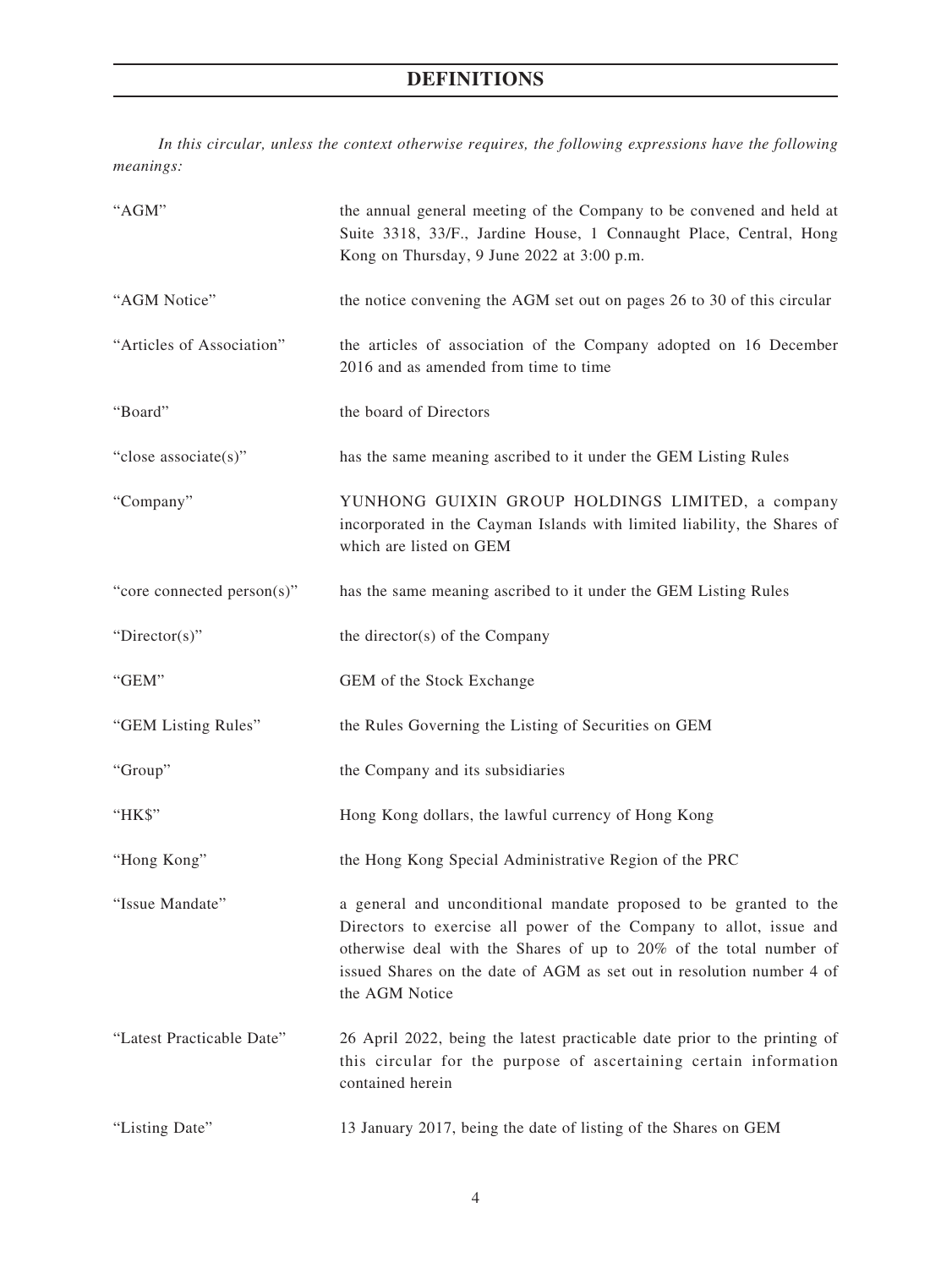## **DEFINITIONS**

| "Proposed Amendments"                       | proposed amendments to the Memorandum and Articles of Association<br>as set out in Appendix III to this circular                                                                                                                                                              |
|---------------------------------------------|-------------------------------------------------------------------------------------------------------------------------------------------------------------------------------------------------------------------------------------------------------------------------------|
| "PRC"                                       | The People's Republic of China and for the purpose of this circular,<br>does not include Hong Kong, the Macau Special Administrative Region<br>and Taiwan                                                                                                                     |
| "Memorandum and Articles of<br>Association" | the amended and restated memorandum and articles of association of the<br>company adopted on 16 December 2016                                                                                                                                                                 |
| "Repurchase Mandate"                        | a general and unconditional mandate proposed to be granted to the<br>Directors to exercise all powers of the Company to repurchase the<br>Shares of up to 10% of the total number of issued Shares on the date of<br>AGM, as set out in resolution number 5 in the AGM Notice |
| "SFO"                                       | the Securities and Futures Ordinance (Chapter 571 of the laws of Hong<br>Kong), as amended and supplemented from time to time                                                                                                                                                 |
| "Share $(s)$ "                              | share(s) of nominal value of HK\$0.01 each in the share capital of the<br>Company                                                                                                                                                                                             |
| "Shareholder(s)"                            | the holder(s) of $Share(s)$                                                                                                                                                                                                                                                   |
| "Stock Exchange"                            | The Stock Exchange of Hong Kong Limited                                                                                                                                                                                                                                       |
| "substantial shareholder(s)"                | has the same meaning ascribed to it under the GEM Listing Rules                                                                                                                                                                                                               |
| "Takeovers Code"                            | The Codes on Takeovers and Mergers and Share Buy-backs                                                                                                                                                                                                                        |
| "RMB"                                       | Renminbi, the lawful currency of the PRC                                                                                                                                                                                                                                      |
| $``q_0"$                                    | per cent.                                                                                                                                                                                                                                                                     |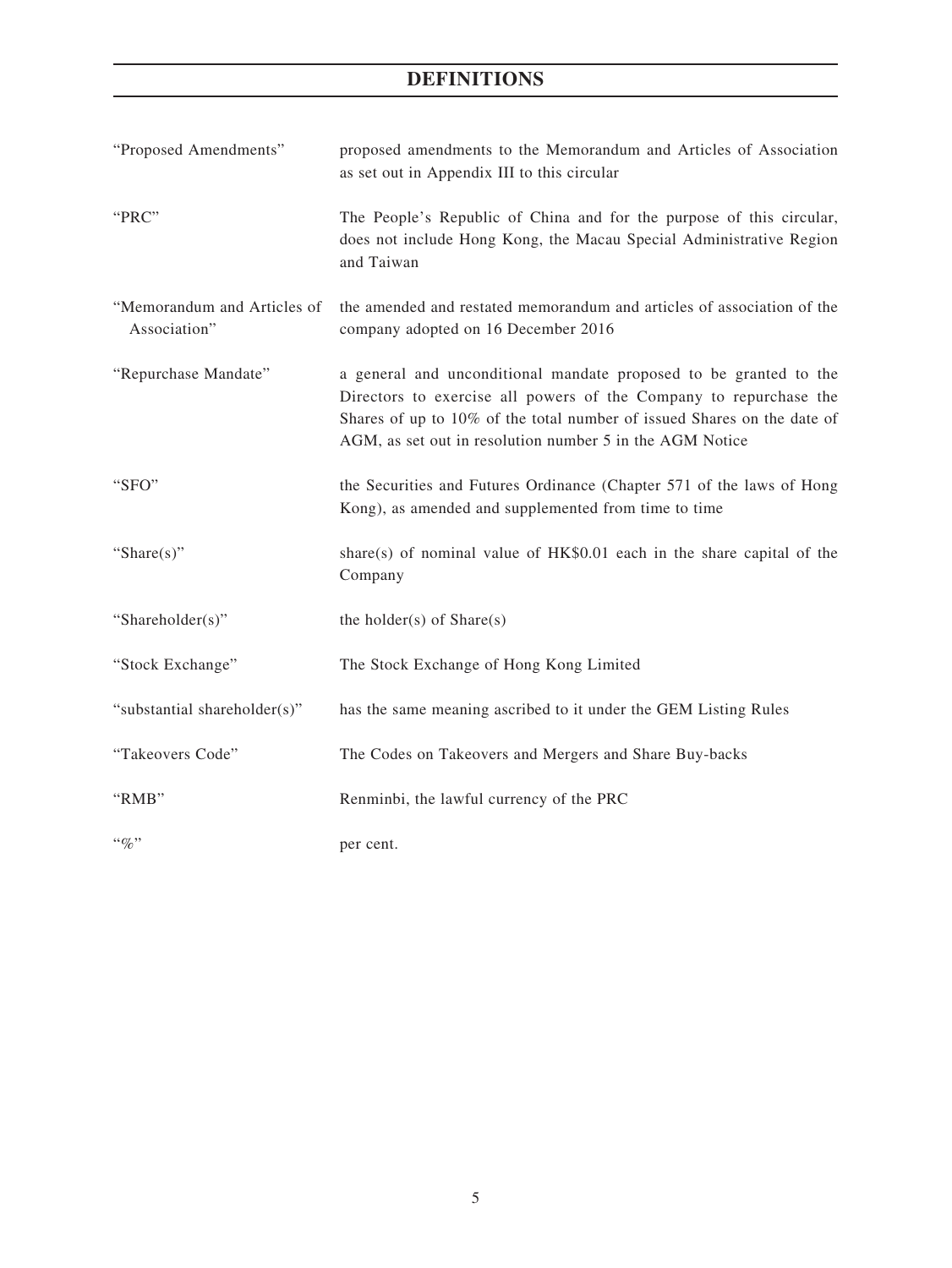# **Yunhong Guixin Group Holdings Limited 運鴻硅鑫集團控股有限公司**

*(Incorporated in the Cayman Islands with limited liability)*

**(Stock Code: 8349)**

*Executive Directors: Registered Office:* Ms. Zhang Yaping P.O. Box 1350

Mr. Li Yubao Windward 3, Regatta Office Park Ms. Shi Dongying Grand Cayman KY1-1108 Cayman Islands

*Independent non-executive Directors:* Mr. Lee Man Tai *Principal Place of Business in Hong Kong:* Mr. Tam Tak Kei Raymond Room 1603, 16/F China Building Mr. Ng Sai Leung 29 Queen's Road Central Central

Hong Kong

29 April 2022

*To the Shareholders*

Dear Sir/Madam,

## **(1) PROPOSALS FOR GRANT OF ISSUE MANDATE AND REPURCHASE MANDATE; (2) RETIREMENT OF DIRECTORS AND RE-ELECTION OF DIRECTORS; (3) PROPOSED AMENDMENTS TO THE MEMORANDUM AND ARTICLES OF ASSOCIATION AND ADOPTION OF THE SECOND AMENDED AND RESTATED MEMORANDUM AND ARTICLES OF ASSOCIATION; AND (4) NOTICE OF ANNUAL GENERAL MEETING**

#### **INTRODUCTION**

The purpose of this circular is to: (i) provide you with details of the proposed Issue Mandate and Repurchase Mandate and the extension of the Issue Mandate by addition thereto of the number of Shares repurchased pursuant to the Repurchase Mandate; (ii) set out an explanatory statement regarding the Repurchase Mandate; (iii) furnish you with details of the proposed re-election of Directors; (iv) provide you with details of the Proposed Amendments; and (v) give you notice of the AGM.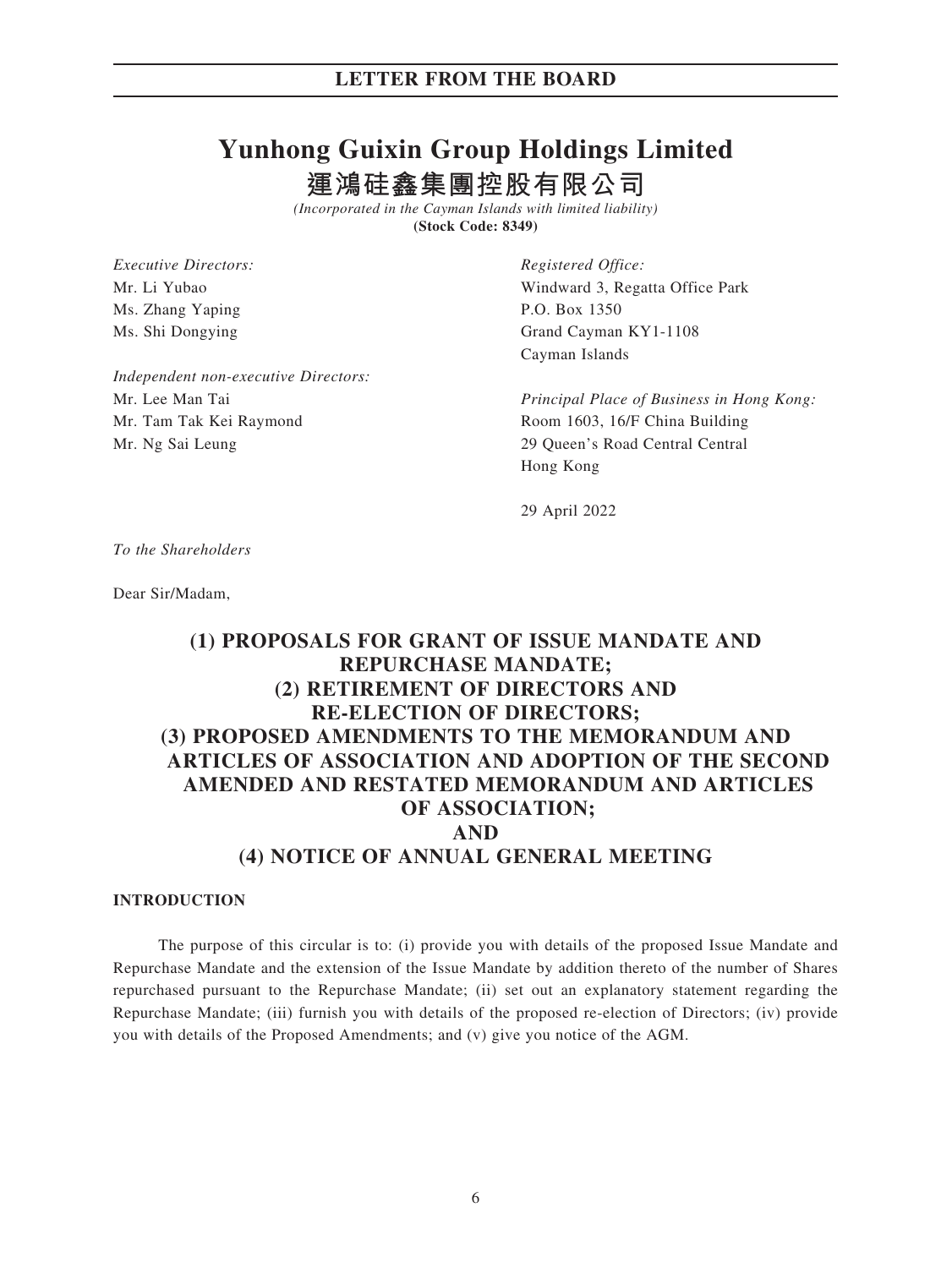#### **GENERAL MANDATE TO ISSUE SHARES**

The Company's existing mandate to issue Shares was approved by its then Shareholders on 29 June 2021. Unless otherwise renewed, the existing mandate to issue Shares will lapse at the conclusion of the AGM. At the AGM, an ordinary resolution will be proposed to grant to the Directors new general and unconditional mandate to allot, issue and otherwise deal with the Shares of up to 20% of the total number of issued Shares as at the date of the passing of the proposed resolution.

In addition, a separate ordinary resolution will be proposed at the AGM to add to the Issue Mandate those Shares repurchased by the Company pursuant to the Repurchase Mandate (if so granted to the Directors at the AGM).

The Directors have no present intention to exercise the Issue Mandate or the Repurchase Mandate (if granted to the Directors at the AGM).

The Issue Mandate allows the Company to allot, issue and otherwise deal with the Shares during the period ending on the earliest of (i) the conclusion of the next annual general meeting of the Company; (ii) the date by which the next annual general meeting of the Company is required to be held by the Articles of Association or the laws of the Cayman Islands; or (iii) the date upon which such authority is revoked or varied by an ordinary resolution of the Shareholders in a general meeting of the Company (the "**Relevant Period**").

Subject to the passing of the relevant resolution to approve the Issue Mandate and on the basis of 400,000,000 Shares in issue as at the Latest Practicable Date and that no further Shares are allotted and issued or repurchased prior to the date of the AGM, the Directors would be authorised to allot, issue and otherwise deal with a maximum of 80,000,000 new Shares under the Issue Mandate, representing 20% of the total number of issued Shares as at the date of the AGM.

#### **GENERAL MANDATE TO REPURCHASE SHARES**

The Company's existing mandate to repurchase Shares was approved by its then Shareholders on 29 June 2021. Unless otherwise renewed, the existing mandate to repurchase Shares will lapse at the conclusion of the AGM. At the AGM, an ordinary resolution will be proposed to grant to the Directors new general and unconditional mandate to repurchase the Shares of up to 10% of the total number of issued Shares as at the date of the passing of the proposed resolution. The Repurchase Mandate allows the Company to make purchases during the Relevant Period.

Subject to the passing of the relevant resolution to approve the Repurchase Mandate and on the basis of 400,000,000 Shares in issue as at the Latest Practicable Date and that no further Shares are allotted and issued or repurchased prior to the date of the AGM, the Company would be allowed to repurchase a maximum of 40,000,000 Shares under the Repurchase Mandate, representing 10% of the total number of issued Shares as at the date of the AGM.

An explanatory statement required to be sent to the Shareholders under the GEM Listing Rules is set out in Appendix I to this circular to provide the requisite information regarding the Repurchase Mandate to the Shareholders.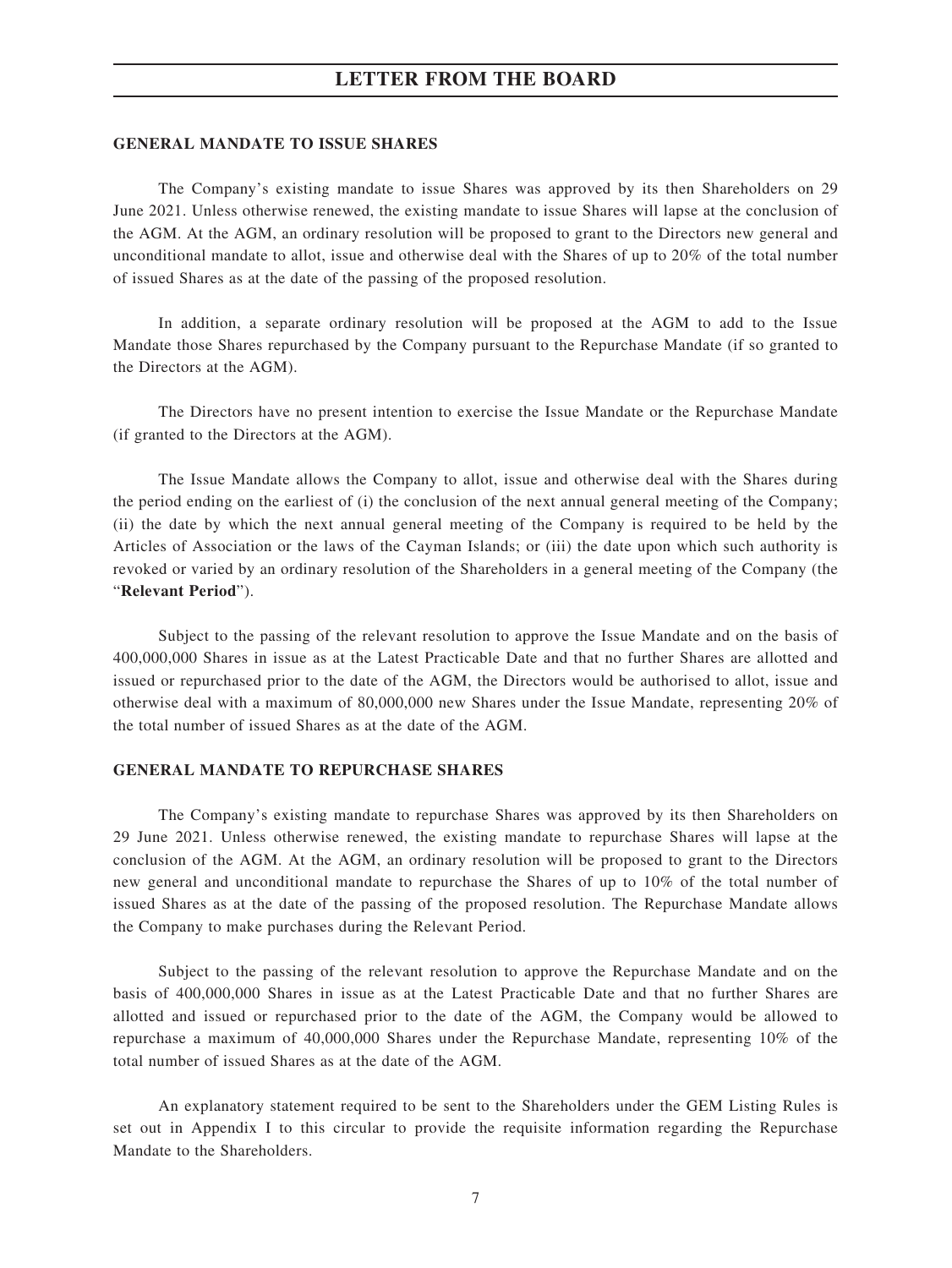#### **RE-ELECTION OF RETIRING DIRECTORS**

In accordance with article 108 of the Articles of Association, Mr. Ng Sai Leung and Mr. Tam Tak Kei Raymond will retire from office as Directors and being eligible, have offered themselves for re-election as Directors at the AGM.

In proposing Mr. Ng Sai Leung and Mr. Tam Tak Kei Raymond to be re-elected as independent non-executive Directors respectively at the AGM, the Board has considered the respective contributions of Mr. Ng Sai Leung and Mr. Tam Tak Kei Raymond to the Board and their commitment to their roles. Mr. Ng Sai Leung has extensive experience in corporate finance and accounting, and Mr. Tam Tak Kei Raymond has extensive experience in accounting and management.

The Board considered that in view of their different educational backgrounds and professional knowledge and experience as mentioned above and set out in Appendix II to this circular, Mr. Ng Sai Leung and Mr. Tam Tak Kei Raymond as independent non-executive Directors, will bring valuable perspectives, knowledge, skills and experiences to the Board for its efficient and effective functioning and their appointments will contribute to the diversity (in particular in terms of skills) of the Board.

The Board also assessed and reviewed the annual confirmation of independence based on the independence criteria as set out in Rule 5.09 of the GEM Listing Rules of Mr. Ng Sai Leung and Mr. Tam Tak Kei Raymond respectively, and is satisfied with their independence.

The nomination committee of the Company, after having reviewed the profiles and the contributions of the retiring Directors, namely Mr. Ng Sai Leung and Mr. Tam Tak Kei Raymond, who are subject to re-election at the AGM, reported to the Board on proposing the re-election of the said Directors at the AGM.

Details of the above retiring Directors who are subject to re-election at the AGM are set out in Appendix II to this circular in accordance with the relevant requirements of the GEM Listing Rules.

#### **PROPOSED AMENDMENTS**

In order to further improve the corporate governance of the Company and to conform to the Core Standards for shareholder protection, the Board resolved on 25 April 2022 to propose to make amendments to certain articles in the Memorandum and the Articles of Association.

Detailed information of the Proposed Amendments is set out in the Appendix III to this circular. The Board also proposes to the AGM to authorise the management of the Company to make relevant arrangements regarding the registration and the filing procedures in relation to the Proposed Amendments.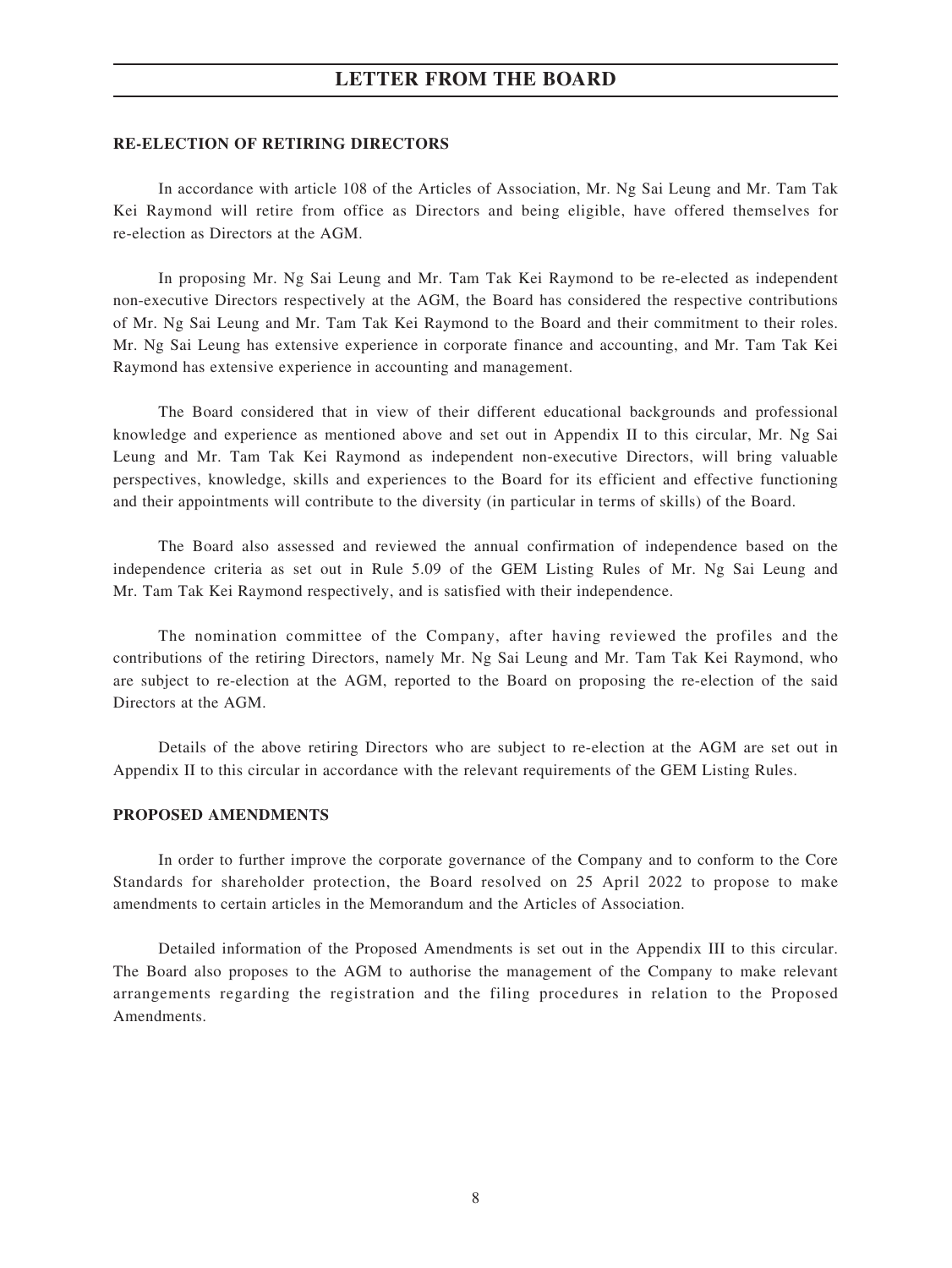#### **AGM**

A notice convening the AGM to be held at Suite 3318, 33/F., Jardine House, 1 Connaught Place, Central, Hong Kong on Thursday, 9 June 2022 at 3:00 p.m. is set out on pages 26 to 30 of this circular.

Pursuant to Rule 17.47(4) of the GEM Listing Rules, any vote of Shareholders at a general meeting must be taken by poll except where the chairman, in good faith, decides to allow a resolution which relates purely to a procedural or administrative matter to be voted on by a show of hands.

A form of proxy for use by Shareholders at the AGM is enclosed with this circular. Whether or not you intend to attend and vote at the AGM in person, you are requested to complete and return the enclosed form of proxy in accordance with the instructions printed thereon and return it to the Company's branch share registrar and transfer office in Hong Kong, Tricor Investor Services Limited at Level 54, Hopewell Centre, 183 Queen's Road East, Hong Kong as soon as possible but in any event not less than 48 hours before the time appointed for the holding of the AGM or any adjournment thereof (as the case may be). Completion and return of the form of proxy will not preclude you from subsequently attending and voting at the AGM or any adjournment thereof (as the case may be) should you so desire.

#### **RECOMMENDATION**

The Directors consider that all the proposed resolutions including the granting of the Issue Mandate, the Repurchase Mandate, the extension of the Issue Mandate, the re-election of the retiring Directors, the Proposed Amendments to the Memorandum and Articles of Association and adoption of the second amended and restated Memorandum and Articles of Association are in the interests of the Company and the Shareholders as a whole. Accordingly, the Directors recommend the Shareholders to vote in favour of the relevant resolutions to be proposed at the AGM and as set out in the AGM Notice.

#### **RESPONSIBILITY STATEMENT**

This circular, for which the Directors collectively and individually accept full responsibility, includes particulars given in compliance with the GEM Listing Rules for the purpose of giving information with regard to the Company. The Directors, having made all reasonable enquiries, confirm that to the best of their knowledge and belief the information contained in this circular is accurate and complete in all material respects and not misleading or deceptive, and there are no other matters the omission of which would make any statement herein or this circular misleading.

> By order of the Board **YUNHONG GUIXIN GROUP HOLDINGS LIMITED Li Yubao** *Chairman*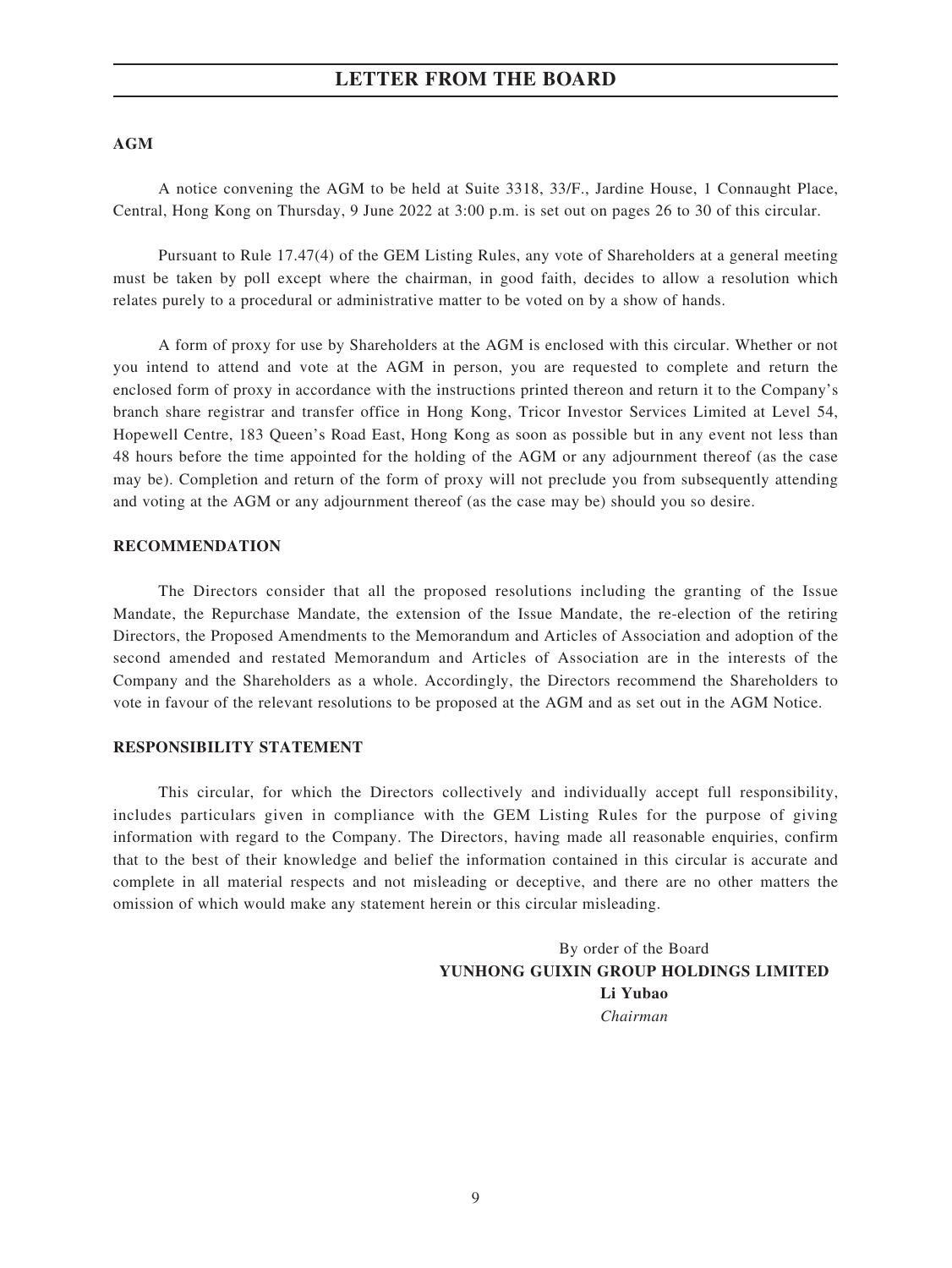This appendix serves as an explanatory statement as required under the GEM Listing Rules to provide the requisite information to Shareholders for consideration of the Repurchase Mandate pursuant to Rule 13.08 of the GEM Listing Rules.

#### **1. SHARE CAPITAL**

Subject to the passing of the relevant resolution to approve the Repurchase Mandate and on the basis of 400,000,000 Shares in issue as at the Latest Practicable Date and that no further Shares are allotted and issued or repurchased between the Latest Practicable Date and the date of the AGM, the Company will be allowed to repurchase a maximum of 40,000,000 Shares during the Relevant Period.

#### **2. SOURCE OF FUNDS**

The Directors propose that the repurchase of Shares under the Repurchase Mandate would be financed from the Company's internal resources.

In repurchasing the Shares, the Company may only apply funds which are legally available for such purposes in accordance with the constitutive documents of the Company, the GEM Listing Rules and the applicable laws and regulations of the Cayman Islands. The Company will not purchase the Shares on GEM for a consideration other than cash or for settlement otherwise than in accordance with the trading rules of the Stock Exchange from time to time.

#### **3. REASONS FOR SHARE REPURCHASE**

Although the Directors have no present intention of exercising the proposed Repurchase Mandate, the Directors believe that the flexibility afforded by the proposed Repurchase Mandate would be beneficial to the Company and the Shareholders. An exercise of the Repurchase Mandate may, depending on market conditions at the time, lead to an enhancement of the net asset value and/or earnings per Share and will only be made when the Directors believe that repurchase of Shares will benefit the Company and the Shareholders as a whole.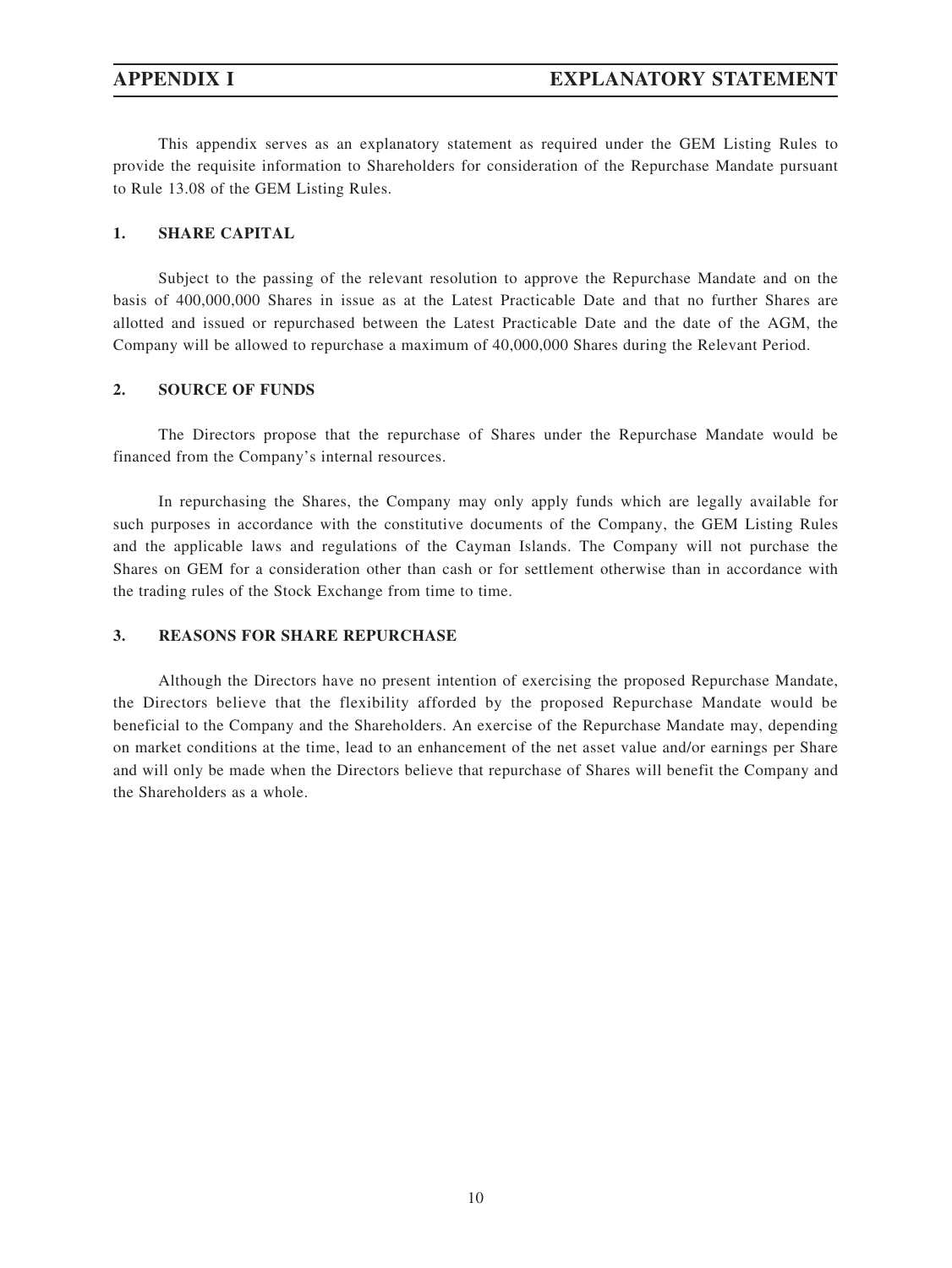#### **4. SHARE PRICES**

The highest and lowest prices at which the Shares have traded on the Stock Exchange during each of the previous twelve months and up to the Latest Practicable Date were as follows:

|                                           | <b>Shares Price</b> |        |
|-------------------------------------------|---------------------|--------|
|                                           | <b>Highest</b>      | Lowest |
|                                           | HK\$                | HK\$   |
| 2021                                      |                     |        |
| April                                     | 1.75                | 0.62   |
| May                                       | 0.91                | 0.52   |
| June                                      | 0.89                | 0.50   |
| July                                      | 5.50                | 0.90   |
| August                                    | 4.40                | 2.88   |
| September                                 | 3.68                | 2.95   |
| October                                   | 3.53                | 2.81   |
| November                                  | 3.58                | 2.52   |
| December                                  | 3.04                | 2.00   |
| 2022                                      |                     |        |
| January                                   | 2.33                | 2.02   |
| February                                  | 2.21                | 1.90   |
| March                                     | 3.40                | 1.91   |
| April (up to the Latest Practicable Date) | 2.85                | 2.31   |

#### **5. UNDERTAKING**

The Directors have undertaken to the Stock Exchange that, so far as the same may be applicable, they will exercise the powers of the Company to make repurchases pursuant to the Repurchase Mandate and in accordance with the GEM Listing Rules and the applicable laws of the Cayman Islands.

#### **6. EFFECT OF THE TAKEOVERS CODE**

If as a result of a repurchase of Shares pursuant to the Repurchase Mandate, a Shareholder's proportionate interest in the voting rights of the Company increases, such increase will be treated as an acquisition for the purposes of the Takeovers Code. As a result, a Shareholder, or a group of Shareholders acting in concert (as defined in the Takeovers Code), depending on the level of increase of the shareholder's interest, could obtain or consolidate control of the Company and become obliged to make a mandatory offer in accordance with Rules 26 of the Takeovers Code.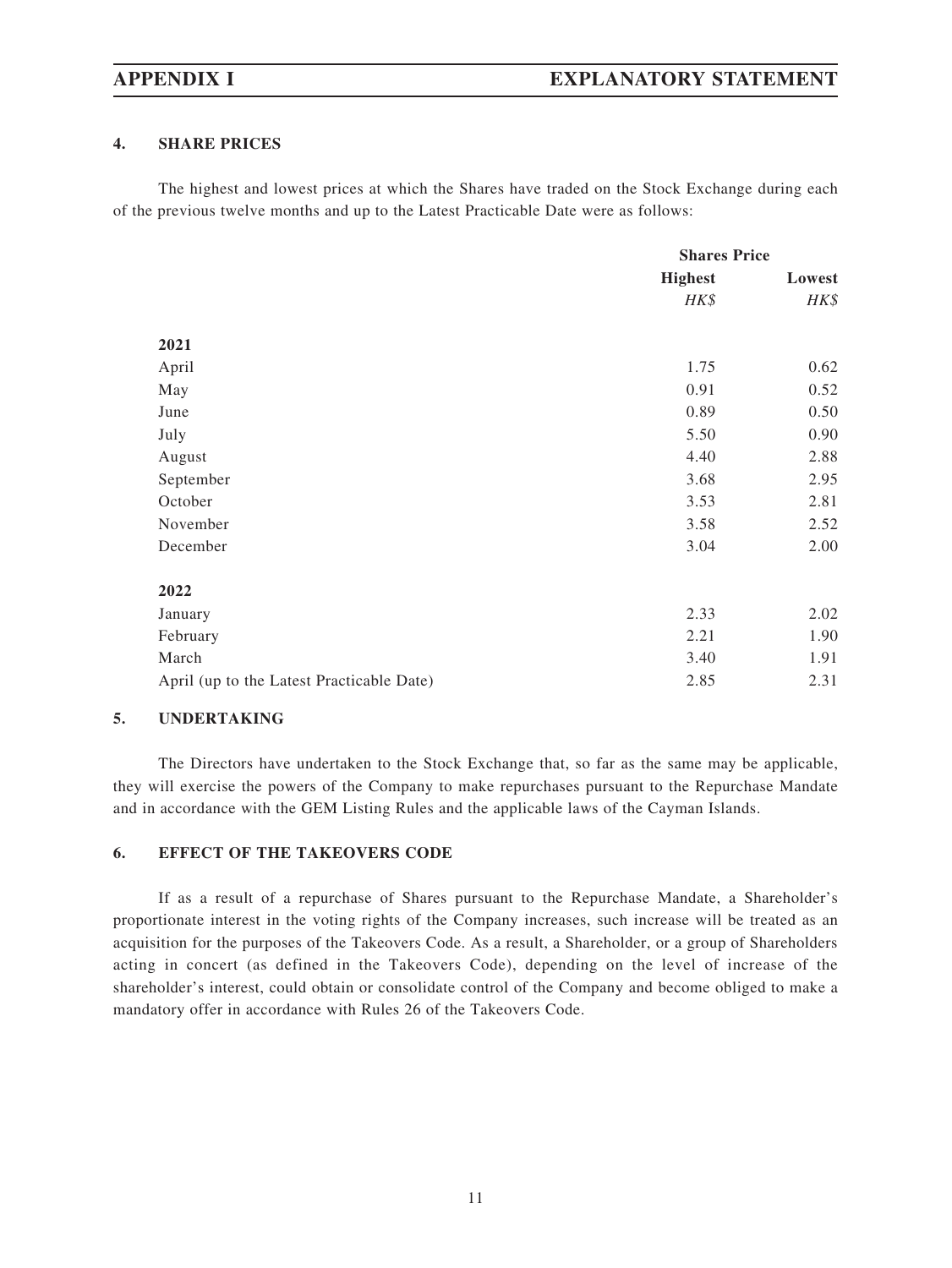As at the Latest Practicable Date, the following Shareholders had interests representing 5% or more of the issued share capital of the Company:

|                                                            |                    |                                            | Approximate percentage |                     |
|------------------------------------------------------------|--------------------|--------------------------------------------|------------------------|---------------------|
|                                                            |                    |                                            | of total issued Shares |                     |
|                                                            |                    |                                            |                        | As at If Repurchase |
|                                                            |                    |                                            | the Latest             | <b>Mandate</b>      |
|                                                            |                    |                                            | <b>Practicable</b>     | is exercised        |
| <b>Name</b>                                                | <b>Shares held</b> | <b>Nature of interest</b>                  | Date                   | in full             |
| LF INTERNATIONAL PTE.<br>LTD. ("LF BVI") (Note 1)          | 123,600,000        | Beneficial owner                           | 30.90%                 | 34.33%              |
| LF INTERNATIONAL PTE.<br>LTD. ("LF Singapore")<br>(Note 1) | 123,600,000        | Interest in a<br>controlled<br>corporation | 30.90%                 | 34.33%              |
| Yunhong Group Co., Limited<br>("Yunhong") (Note 2)         | 40,000,000         | Beneficial owner                           | 10.00%                 | 11.11%              |
| Mr. Wu Dong ("Mr. Wu")<br>(Note 2)                         | 40,000,000         | Interest in a<br>controlled<br>corporation | $10.00\%$              | 11.11%              |
| Mr. Li Yubao ("Mr. Li")<br>(Notes 1 and 2)                 | 163,600,000        | Interest in<br>controlled<br>corporations  | 40.90%                 | 45.44%              |
| Mr. Huang Xuechao                                          | 58,880,000         | Beneficial owner                           | 14.72%                 | 16.36%              |
| Mr. Yan Qixu                                               | 27,920,000         | Beneficial owner                           | 6.98%                  | 7.76%               |

*Notes:*

- 1. LF BVI is incorporated in the British Virgin Islands and is wholly owned by LF Singapore (with the same name as LF BVI and incorporated in Singapore with limited liability), which is in turn wholly owned by Mr. Li. Therefore, each of LF Singapore and Mr. Li is deemed or taken to be interested in the Shares held by LF BVI for the purposes of the SFO.
- 2. Mr. Wu holds approximately 93.67% equity interest in Yunhong, which in turn beneficially owns 40,000,000 Shares (representing 10% of the total number of issued Shares). Therefore, Mr. Wu is deemed or taken to be interested in the Shares held by Yunhong for the purposes of the SFO. Among this 93.67% equity interest in Yunhong, 92% is held by Mr. Wu on behalf of Mr. Li pursuant to the nominee shareholding arrangements between Mr. Wu and Mr. Li. Hence, Mr. Li is regarded as the ultimate controlling shareholder of Yunhong and therefore Mr. Li is deemed or taken to be interested in the Shares held by Yunhong for the purpose of the SFO.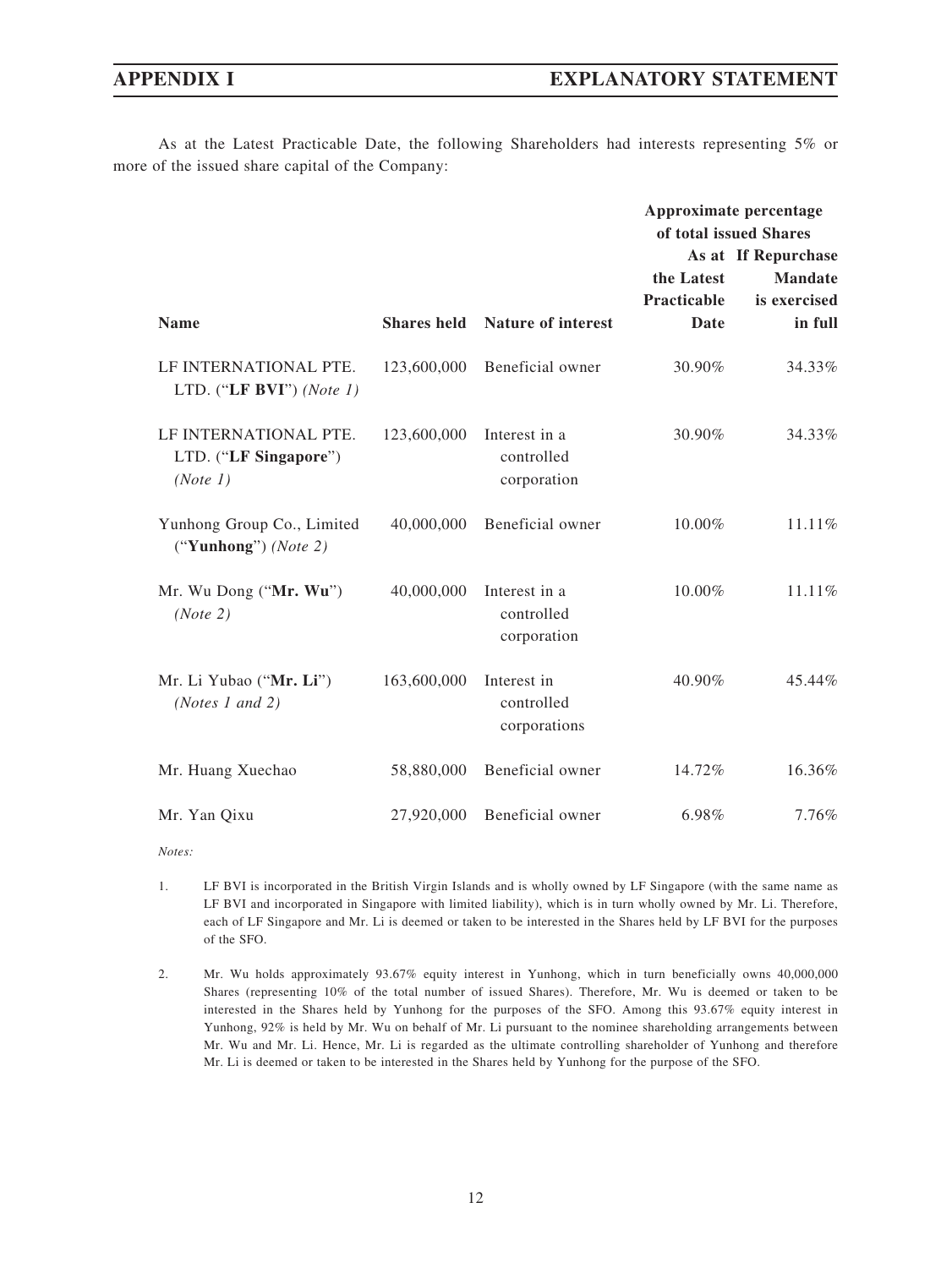Mr. Li is the ultimate controlling shareholder of both Yunhong and LF BVI; therefore, Mr. Li, Yunhong and LF BVI are presumed to be parties acting in concert under Class (8) of the definition of "Acting in concert" under the Takeovers Code. Assuming that there is no change in the number of issued Shares prior to the AGM, in the event that the Repurchase Mandate is exercised in full, the percentage shareholding in Shares held by Mr. Li and parties acting in concert with him would be increased from 40.90% to approximately 45.44%, and hence Mr. Li and parties acting in concert with him will be obliged to make a mandatory offer under Rule 26 of the Takeovers Code.

The Directors do not intend to exercise the power to repurchase the Shares to an extent which would render any Shareholder or group of Shareholders obliged to make a mandatory offer under Rule 26 of the Takeovers Code.

The Directors will not repurchase the Shares on GEM if the repurchase would result in the number of the Shares which are held by the public falling below 25% of the total number of issued Shares, being the relevant minimum prescribed percentage for the Company as required by the Stock Exchange.

### **7. DISCLOSURE OF INTERESTS OF DIRECTORS, THEIR CLOSE ASSOCIATES AND CORE CONNECTED PERSONS**

As at the Latest Practicable Date, none of the Directors nor, to the best of their respective knowledge and belief and having made all reasonable enquiries, their close associates, have any present intention, if the Repurchase Mandate is approved by the Shareholders and is exercised, to sell any Shares to the Company or any of its subsidiaries under the Repurchase Mandate.

As at the Latest Practicable Date, no core connected person of the Company has notified the Company that he/she/it has a present intention to sell any Shares in the event that the Repurchase Mandate is approved by the Shareholders.

#### **8. MATERIAL ADVERSE CHANGE**

There might be a material adverse impact on the working capital or gearing position of the Company as compared with the financial position of the Company as at 31 December 2021 (being the date to which the latest audited accounts of the Company have been made up) in the event that the Repurchase Mandate was to be exercised in full. However, the Directors do not propose to exercise the Repurchase Mandate to such an extent as would, in the circumstances, have a material adverse effect on the working capital requirements of the Company or on the gearing levels which, in the opinion of the Directors, are from time to time appropriate to the Company.

#### **9. SHARE REPURCHASE MADE BY THE COMPANY**

The Company had not purchased any of the Shares (whether on GEM or otherwise) in the six months preceding the Latest Practicable Date.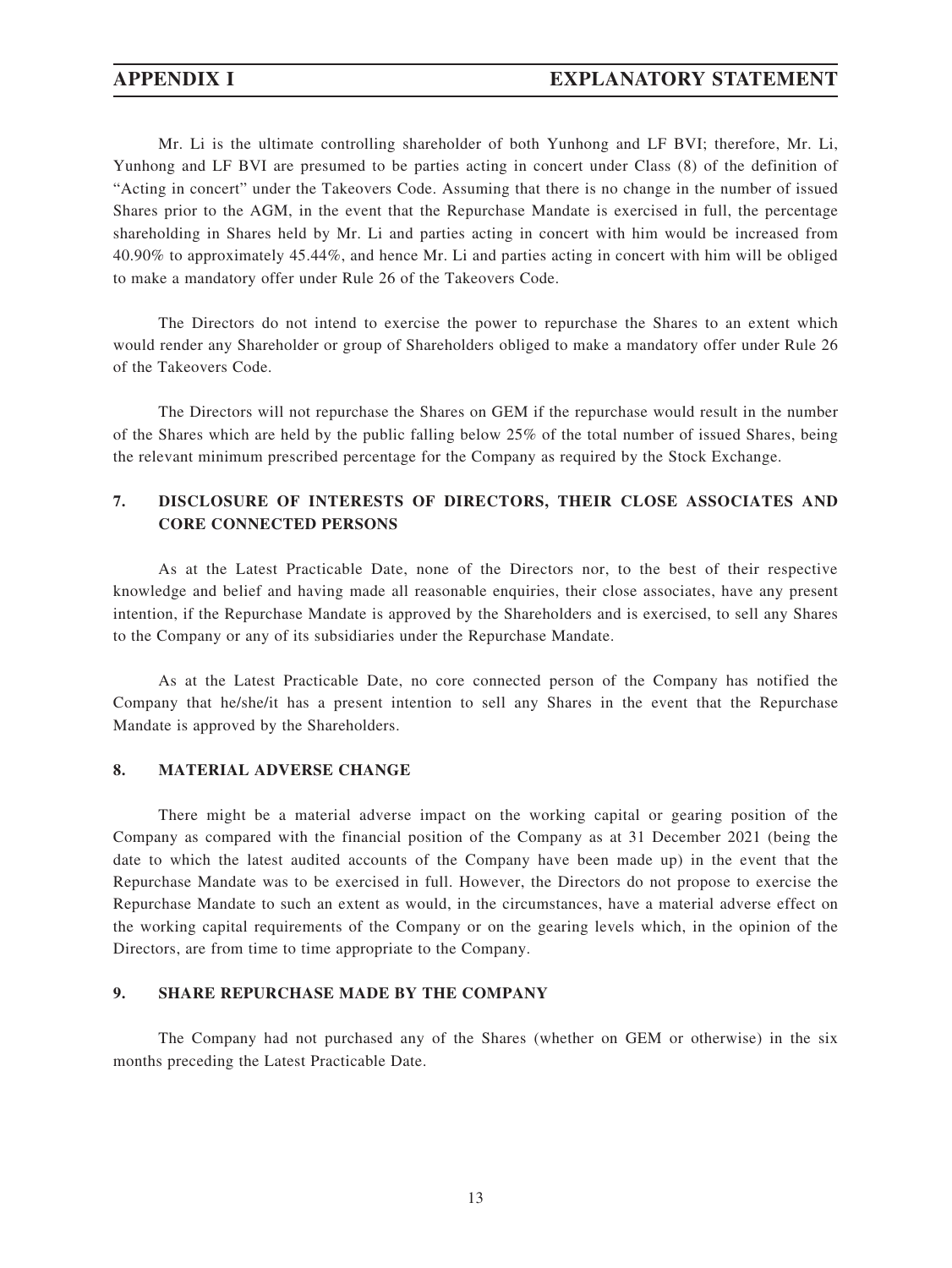*The following are particulars of the Directors proposed to be re-elected at the AGM:*

#### **Mr. Ng Sai Leung (吳世良) ("Mr. Ng")**

Mr. Ng, aged 49, was appointed as an independent non-executive Director on 16 December 2016. He is responsible for supervising and providing independent advice on the operation and management of the Group. He is also the chairman of the audit committee and a member of the nomination committee of the Company.

Mr. Ng obtained a bachelor degree in business administration from The University of Hong Kong in November 1995 and a master degree in business administration from The Chinese University of Hong Kong in December 2002. Mr. Ng is a fellow of American Institute of Certified Public Accountant and a Chartered Financial Analyst.

Mr. Ng has over 20 years of experience in corporate finance and accounting, including managing various initial public offerings, advising listed companies on mergers and acquisitions, reverse takeovers, privatisations, fund raising exercises and other corporate advisory transactions. Mr. Ng previously worked as an auditor in Ernst & Young Global Limited from August 1995 to March 1997, a junior internal officer in the private banking division of UBS Securities Asia Limited (previously known as Swiss Bank Corporation Hong Kong Branch) from March 1997 to February 1998, and an officer in the Compliance Department in Hong Kong Futures Exchange Limited from March 1998 to September 1999. He worked in the corporate finance department of Tai Fook Capital Limited, now known as Haitong International Capital Limited, as an assistant manager, a manager and a senior manager respectively from September 1999 to April 2004. From April 2004 to May 2006, he consecutively worked as a senior manager and an associate director in Masterlink Securities (Hong Kong) Corporation Limited. Mr. Ng worked in CIMB Securities (Hong Kong) Limited as a vice president and a senior vice president of corporate finance division from June 2006 to August 2010 respectively. From August 2010 to January 2015, he worked as a director in the investment banking department of CMB International Capital Corporation Limited. Mr. Ng was a managing director of VBG Capital Limited from January 2015 to August 2019. He has been appointed as the Managing Director and Head of Corporate Finance for Shanxi Securities International Capital Limited in August 2019. Mr. Ng is an independent non-executive director of Dongguang Chemical Limited (stock code: 1170) since June 2017.

Save as disclosed above, Mr. Ng (i) does not hold any directorship in other public companies the securities of which are listed on any securities market in Hong Kong or overseas in the last three years; (ii) does not hold any other position with the Company and other members of the Group or other major appointments and professional qualifications. Mr. Ng does not have any relationship with other Directors, senior management, substantial or controlling Shareholders of the Company and she has no interest in the Shares which are required to be disclosed pursuant to Part XV of the SFO.

Save as disclosed above, the Company considers that in relation to the re-election of Mr. Ng as an independent non-executive Director, there is no other information to be disclosed pursuant to paragraphs (h) to (v) of Rule 17.50(2) of the GEM Listing Rules and there are no other matters that need to be brought to the attention of the Shareholders.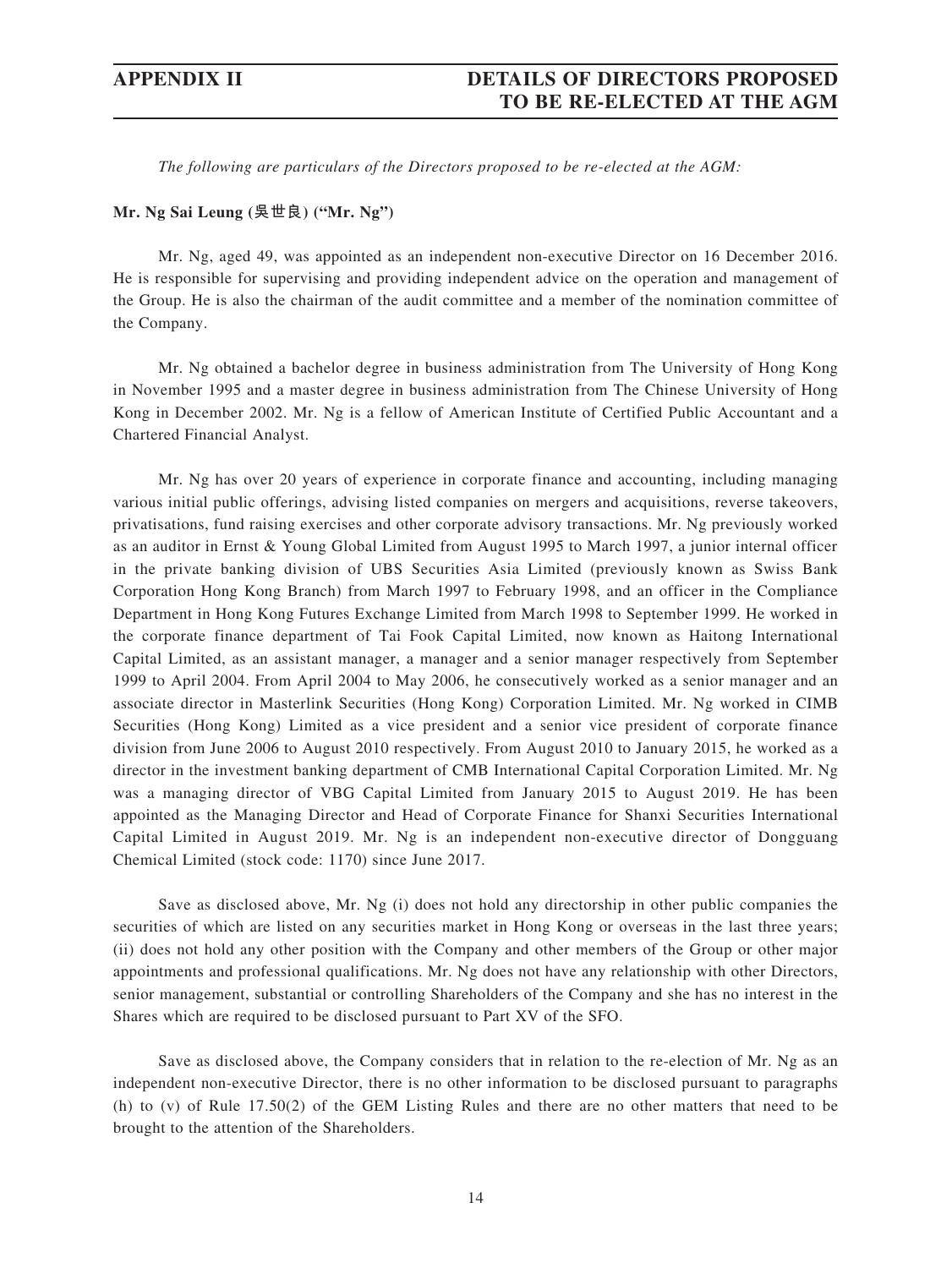#### **Mr. Tam Tak Kei Raymond (譚德機) ("Mr. Tam")**

Mr. Tam, aged 58, was appointed as an independent non-executive Director on 16 December 2016. He is responsible for supervising and providing independent advice on the operation and management of the Group. He is also the chairman of the remuneration committee and a member of each of the audit committee and risk management committee of the Company.

Mr. Tam obtained a bachelor degree of arts in accounting with computing from the University of Kent at Canterbury, United Kingdom in July 1985. He is an associate member of the Institute of Chartered Accountants in England and Wales and an associate member of the Hong Kong Institute of Certified Public Accountants. Mr. Tam has been an independent non-executive director of Green Economy Development Limited (stock code: 1315), CNQC International Holdings Limited (stock code: 1240) and Kingland Group Holdings Limited (stock code: 1751) since December 2011, September 2012 and May 2020 respectively. He was also an independent non-executive director of Li Bao Ge Group Limited (stock code: 1869) during the period from June 2016 to February 2020.

Save as disclosed above, Mr. Tam (i) does not hold any directorship in other public companies the securities of which are listed on any securities market in Hong Kong or overseas in the last three years; (ii) does not hold any other position with the Company and other members of the Group or other major appointments and professional qualifications. Mr. Tam does not have any relationship with other Directors, senior management, substantial or controlling Shareholders of the Company and he has no interest in the Shares which are required to be disclosed pursuant to Part XV of the SFO.

Save as disclosed above, the Company considers that in relation to the re-election of Mr. Tam as an independent non-executive Director, there is no other information to be disclosed pursuant to paragraphs (h) to (v) of Rule 17.50(2) of the GEM Listing Rules and there are no other matters that need to be brought to the attention of the Shareholders.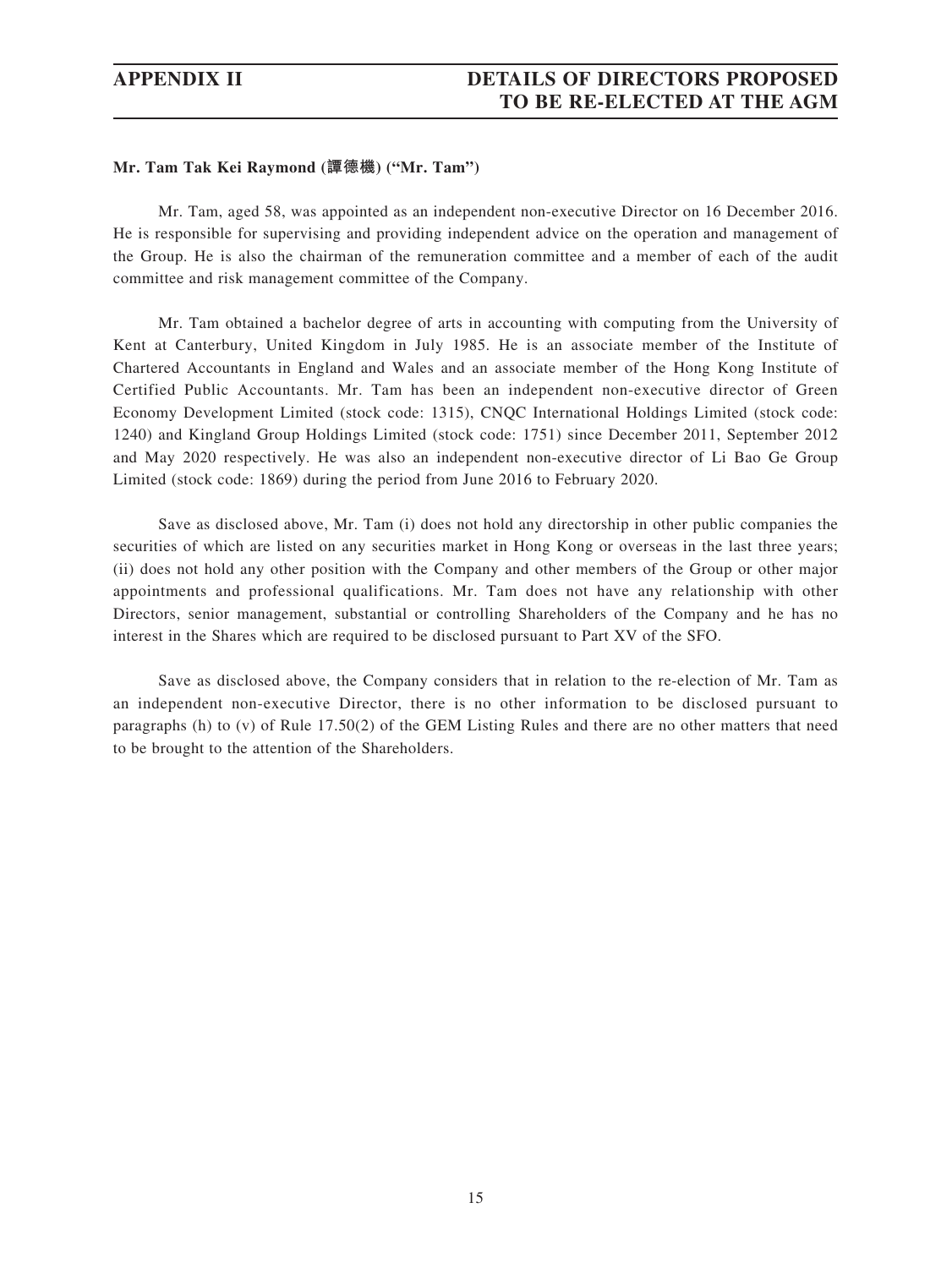In order to further improve the corporate governance of the Company and to conform to the Core Standards for shareholder protection, the Board resolved on 25 April 2022 to propose to make the Proposed Amendments as follows:

- i. replacing all references to "MEIGU Technology Holding Group Limited 美固科技控股集團 有限公司" with "Yunhong Guixin Group Holdings Limited運鴻硅鑫集團控股有限公司" in both Memorandum and Articles of Association;
- ii. the address of Appleby's Hong Kong Office be replaced by "Suites 4201-03 & 12, 42/F, One Island East, Taikoo Place, 18 Westlands Road, Quarry Bay, Hong Kong";
- iii. the registered office of the Company be replaced by "Ocorian Trust (Cayman) Limited (formerly known as Estera Trust (Cayman) Limited), Windward 3, Regatta Office Park, PO Box 1350, Grand Cayman KY1-1108, Cayman Islands";
- iv. replacing all references to "Companies Law" with "Companies Act" and replacing all references to "Law" with "Act" in both Memorandum and Articles of Association;

| <b>Original articles of Articles of Association</b> | <b>Amended articles of Articles of Association</b> |
|-----------------------------------------------------|----------------------------------------------------|
| Left margin note to Article $1(d)$                  | Left margin note to Article $1(d)$                 |
| App.13 Part B Para 1                                | App.13 Part B Para 1                               |
| Left margin note to Article 2                       | Left margin note to Article 2                      |
| App.13 Part B Para 1                                | App. 13 Part B Para 13 Para 16                     |
| Left margin note to Article 3                       | Left margin note to Article 3                      |
| App.3 Para $6(1)$                                   | App.3 Para $6(1)$                                  |
| Left margin note to Article 4                       | Left margin note to Article 4                      |
| App.3 Para $2(2)$                                   | App.3 Para $2(2)$                                  |
| Left margin note to Article $5(a)$                  | Left margin note to Article $5(a)$                 |
| App.3 Para $6(2)$                                   | App.3 Para $6(2)15$                                |
| App.13 Part B Para $2(1)$                           | App.13 Part B Para $2(1)$                          |

v. other amendments to the Articles of Association as follows: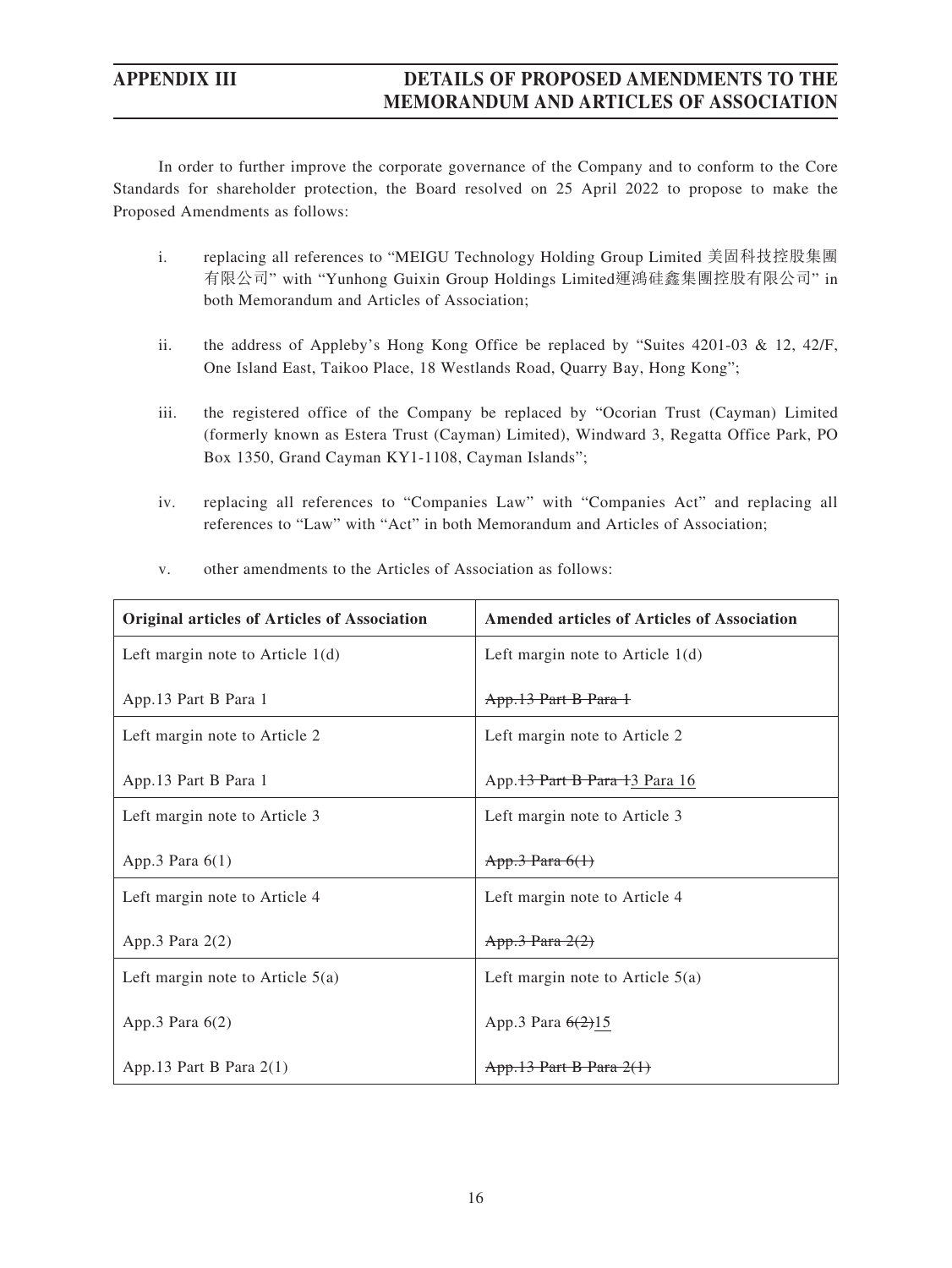| Left margin note to Article 6                                                                                                                                                                                                                                                                                                               | Left margin note to Article 6                                                                                                                                                                                                                                                                                                                              |
|---------------------------------------------------------------------------------------------------------------------------------------------------------------------------------------------------------------------------------------------------------------------------------------------------------------------------------------------|------------------------------------------------------------------------------------------------------------------------------------------------------------------------------------------------------------------------------------------------------------------------------------------------------------------------------------------------------------|
| App.3 Para 9                                                                                                                                                                                                                                                                                                                                | App.3 Para 9                                                                                                                                                                                                                                                                                                                                               |
| Left margin note to Article 8                                                                                                                                                                                                                                                                                                               | Left margin note to Article 8                                                                                                                                                                                                                                                                                                                              |
| App.3 Para $6(1)$                                                                                                                                                                                                                                                                                                                           | App.3 Para $6(1)$                                                                                                                                                                                                                                                                                                                                          |
| Left margin note to Article 10                                                                                                                                                                                                                                                                                                              | Left margin note to Article 10                                                                                                                                                                                                                                                                                                                             |
| App.3 Para 6(1)                                                                                                                                                                                                                                                                                                                             | App.3 Para $6(1)$                                                                                                                                                                                                                                                                                                                                          |
| Left margin note to Article $15(c)$                                                                                                                                                                                                                                                                                                         | Left margin note to Article $15(c)$                                                                                                                                                                                                                                                                                                                        |
| App.3 Para 8(1) 8(2)                                                                                                                                                                                                                                                                                                                        | App.3 Para 8(1) 8(2)                                                                                                                                                                                                                                                                                                                                       |
| Article 15                                                                                                                                                                                                                                                                                                                                  | Article 15                                                                                                                                                                                                                                                                                                                                                 |
| Where the Company purchases for<br>(c)<br>redemption a redeemable Share, purchases<br>not made through the market or by tender<br>shall be limited to a maximum price, and if<br>purchases are by tender, tenders shall be<br>available to all Shareholders alike.                                                                          | Where the Company purchases for<br>(e)<br>redemption a redeemable Share, purchases<br>not made through the market or by tender<br>shall be limited to a maximum price, and if<br>purchases are by tender, tenders shall be<br>available to all Shareholders alike.                                                                                         |
| The purchase or redemption of any Share<br>(d)<br>shall not be deemed to give rise to the<br>purchase or redemption of any other Share.                                                                                                                                                                                                     | The purchase or redemption of any Share<br>(cd)<br>shall not be deemed to give rise to the<br>purchase or redemption of any other Share.                                                                                                                                                                                                                   |
| The holder of the Shares being purchased<br>(e)<br>or redeemed shall be bound to deliver up to<br>the Company at the Head Office or such<br>other place as the Board shall specify the<br>certificate(s) thereof for cancellation and<br>thereupon the Company shall pay to him<br>the purchase or redemption monies in<br>respect thereof. | The holder of the Shares being purchased<br>$(\underline{de})$<br>or redeemed shall be bound to deliver up to<br>the Company at the Head Office or such<br>other place as the Board shall specify the<br>certificate(s) thereof for cancellation and<br>thereupon the Company shall pay to him<br>the purchase or redemption monies in<br>respect thereof. |
| Left margin note to Article 17(b)                                                                                                                                                                                                                                                                                                           | Left margin note to Article 17(b)                                                                                                                                                                                                                                                                                                                          |
| App.13 Part B Para 3(2)                                                                                                                                                                                                                                                                                                                     | App.13 Part B Para $3(2)$                                                                                                                                                                                                                                                                                                                                  |
| Left margin note to Article $17(c)$                                                                                                                                                                                                                                                                                                         | Left margin note to Article $17(c)$                                                                                                                                                                                                                                                                                                                        |
| App.13 Part B Para 3(2)                                                                                                                                                                                                                                                                                                                     | App. 13 Part B Para 3(2) 3 para 20                                                                                                                                                                                                                                                                                                                         |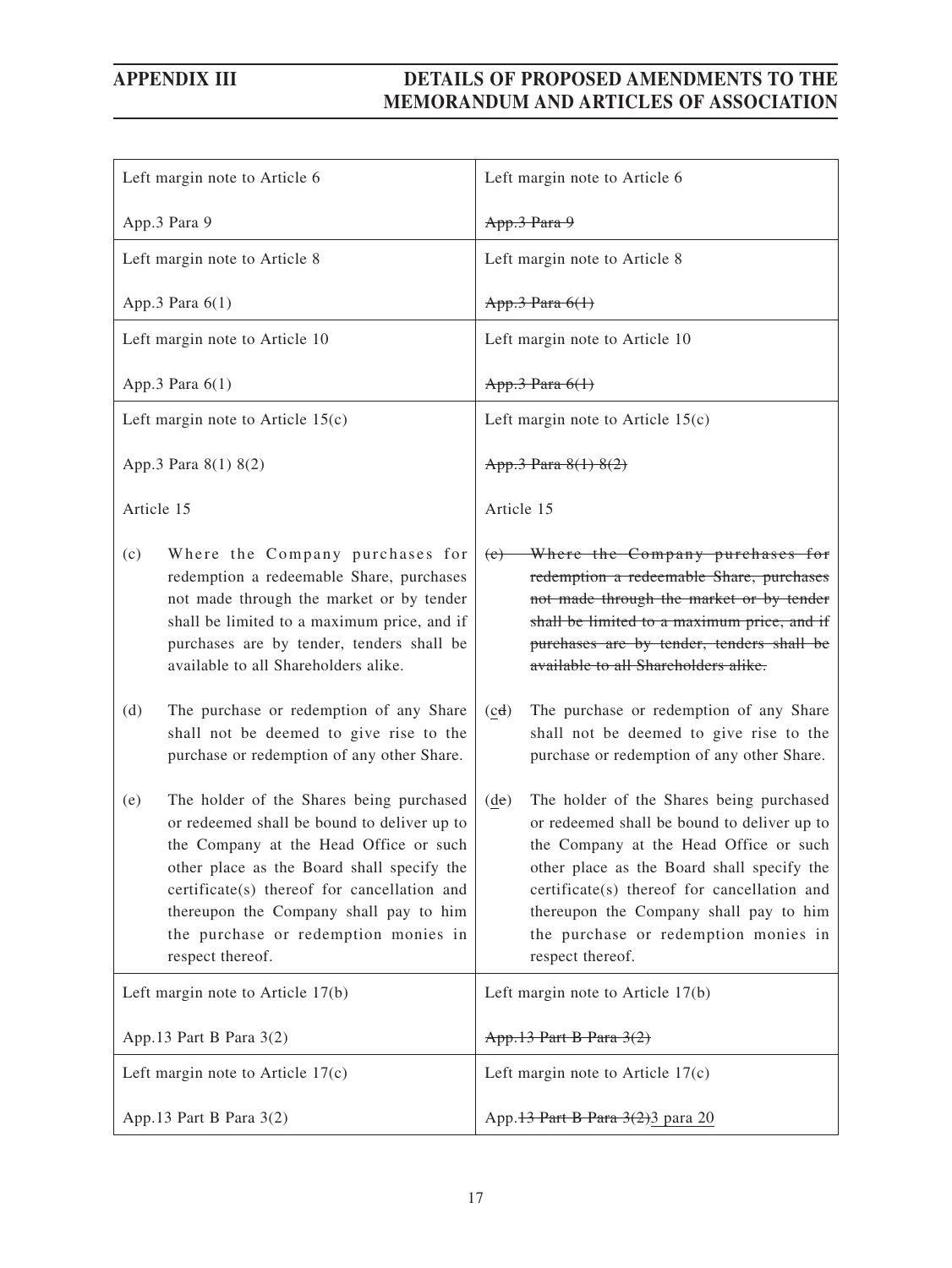| Left margin note to Article $17(d)$ | Left margin note to Article $17(d)$  |
|-------------------------------------|--------------------------------------|
| App.13 Part B Para 3(2)             | App.13 Part B Para 3(2)App.3 para 20 |
| Left margin note to Article 19      | Left margin note to Article 19       |
| App.3 Para 2(1)                     | App.3 Para $2(1)$                    |
| Left margin note to Article 20      | Left margin note to Article 20       |
| App.3 Para 10(1); 10(2)             | App.3 Para $10(1)$ ; $10(2)$         |
| Left margin note to Article 21      | Left margin note to Article 21       |
| App.3 Para 1(3)                     | App.3 Para 1(3)                      |
| Left margin note to Article 23      | Left margin note to Article 23       |
| App.3 Para $1(2)$                   | App.3 Para $1(2)$                    |
| Left margin note to Article 38      | Left margin note to Article 38       |
| App.3 Para $3(1)$                   | App.3 Para $3(1)$                    |
| Left margin note to Article 40      | Left margin note to Article 40       |
| App.3 Para 1(1)                     | App.3 Para 1(1)                      |
| Left margin note to Article 42      | Left margin note to Article 42       |
| App.3 Para 1(2)                     | App.3 Para $1(2)$                    |
| Left margin note to Article 43 (a)  | Left margin note to Article $43(a)$  |
| App.3 Para $1(1)$                   | $App.3$ Para $1(1)$                  |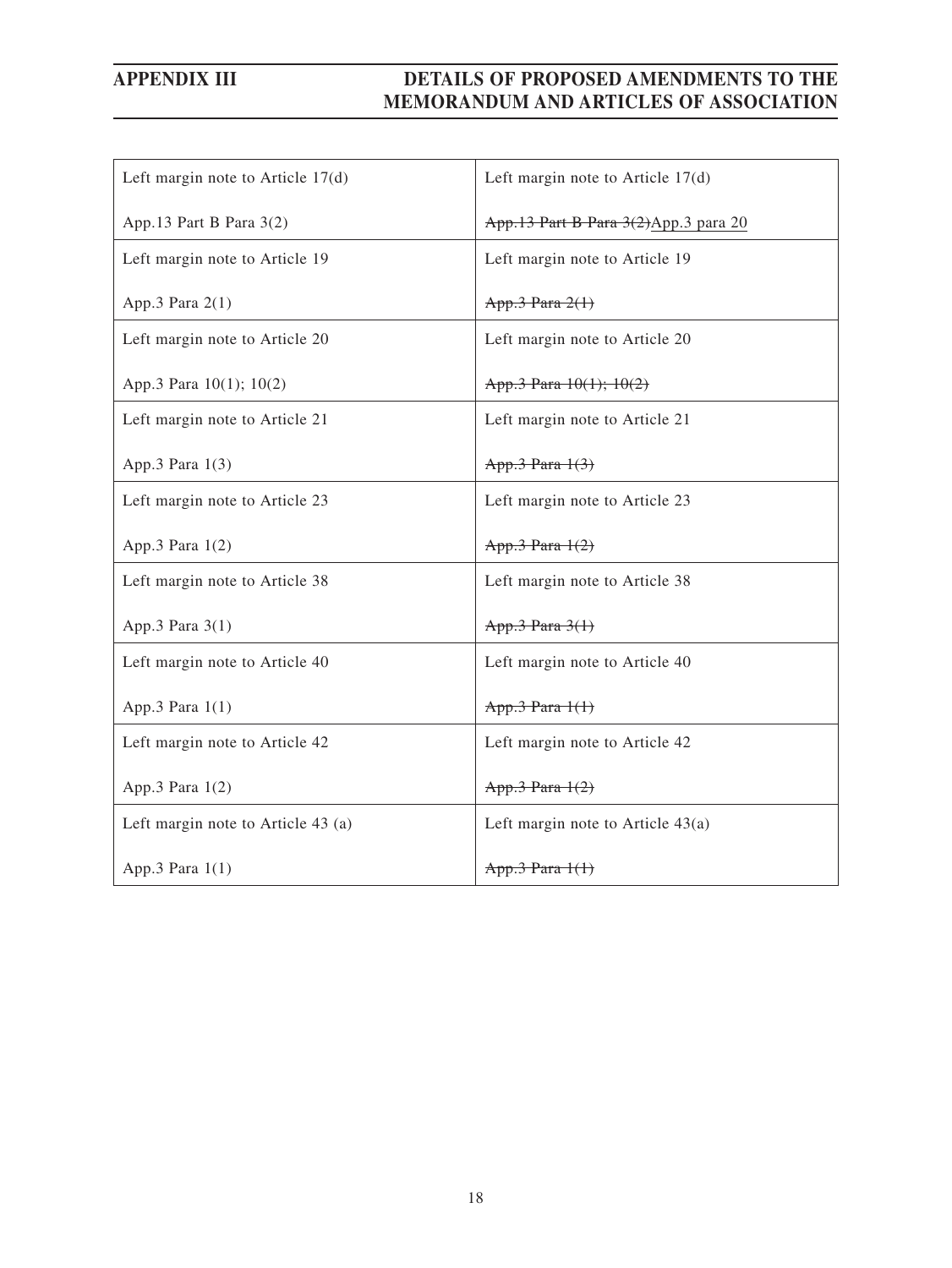Left margin note to Article 62

App.13 Part B Para 3(3); 4(2)

Article 62

At all times during the Relevant Period other than the year of the Company's adoption of these Articles, the Company shall in each year hold a general meeting as its annual general meeting in addition to any other meeting in that year and shall specify the meeting as such in the notice calling it; and not more than 15 Months (or such longer period as may be authorised by the HK Stock Exchange) shall elapse between the date of one annual general meeting of the Company and that of the next. The annual general meeting shall be held in the Relevant Territory or elsewhere as may be determined by the Board and at such time and place as the Board shall appoint. A meeting of the Shareholders or any class thereof may be held by means of such telephone, electronic or other communication facilities as permit all persons participating in the meeting to communicate with each other simultaneously and instantaneously, and participation in such a meeting shall constitute presence at such meetings.

Left margin note to Article 62

App.13 Part B Para 3(3); 4(2)3 Para 14(1)

#### Article 62

At all times during the Relevant Period other than the financial year of the Company's adoption of these Articles, the Company shall in each financial year hold a general meeting as its annual general meeting in addition to any other meeting in that year and shall specify the meeting as such in the notice calling it.; and not more than  $15$ Months (or such longer period as may be authorised by the HK Stock Exchange) shall elapse between the date of one annual general meeting of the Company and that of the next. The annual general meeting shall be held in the Relevant Territory or elsewhere as may be determined by the Board and at such time and place as the Board shall appoint. A meeting of the Shareholders or any class thereof may be held by means of such telephone, electronic or other communication facilities as permit all persons participating in the meeting to communicate with each other simultaneously and instantaneously, and participation in such a meeting shall constitute presence at such meetings.

|                                | Add left margin note to Article 64    |
|--------------------------------|---------------------------------------|
|                                | App.3 Para 14(5)                      |
| Left margin note to Article 65 | Left margin note to Article 65        |
| App.13 Part B Para $3(1)$      | App. 13 Part B Para 3(1) 3 Para 14(2) |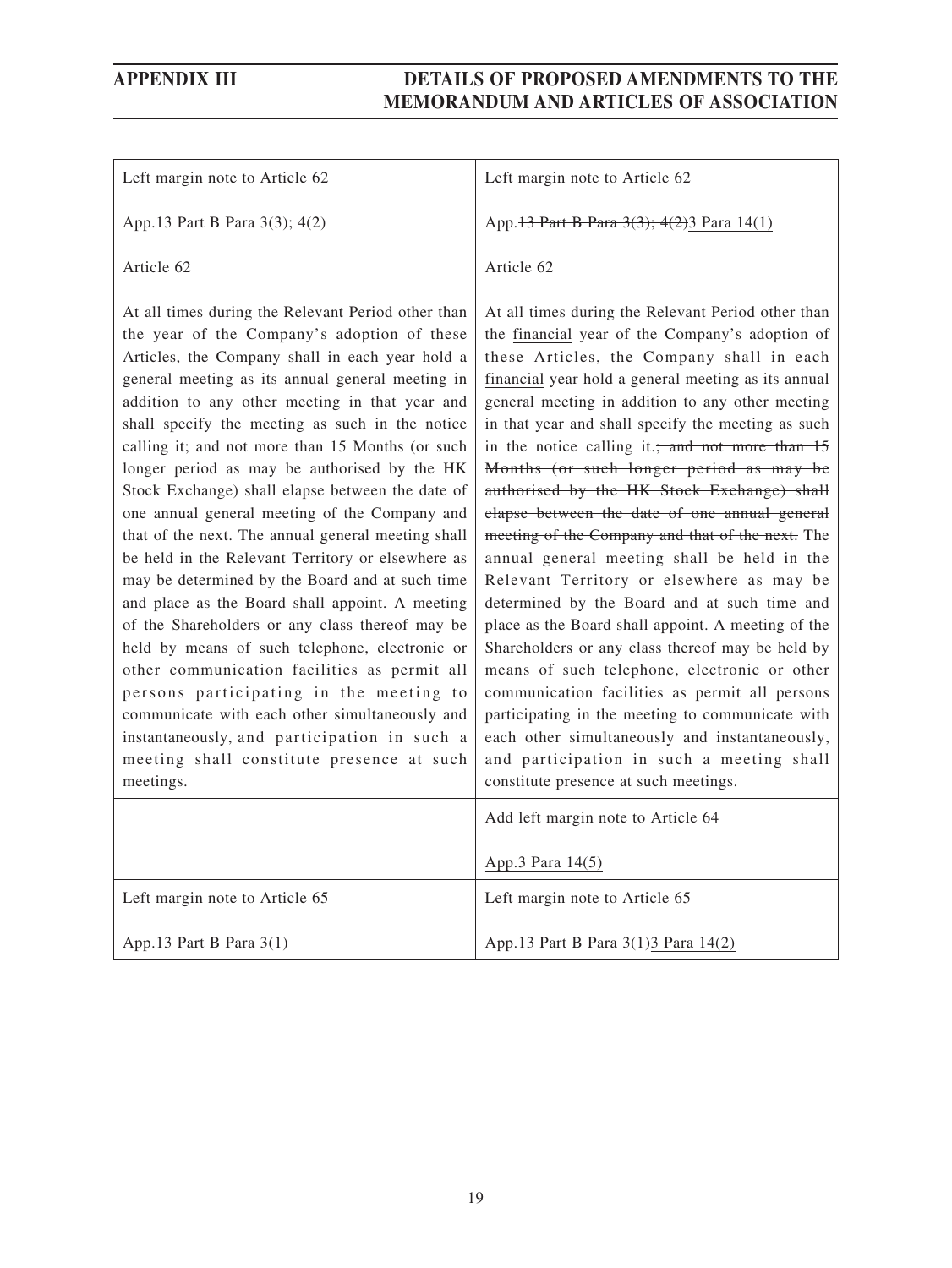|                                 | Article 67A                                                                                                                                                                                                                                      |
|---------------------------------|--------------------------------------------------------------------------------------------------------------------------------------------------------------------------------------------------------------------------------------------------|
|                                 | 67A                                                                                                                                                                                                                                              |
|                                 | All Shareholders have the right to (a) speak at a<br>general meeting; and (b) vote at a general meeting<br>except where a Shareholder is required, by the<br>Listing Rules, to abstain from voting to approve<br>the matter under consideration. |
|                                 | Left margin note to Article 67A                                                                                                                                                                                                                  |
|                                 | App.3 Para 14(3)                                                                                                                                                                                                                                 |
|                                 | Right margin note to Article 67A                                                                                                                                                                                                                 |
|                                 | Speaking at general meetings                                                                                                                                                                                                                     |
| Left margin note to Article 72  | Left margin note to Article 72                                                                                                                                                                                                                   |
| App.13 Part B Para 2(3)         | App.13 Part B Para 2(3)                                                                                                                                                                                                                          |
| Left margin note to Article 79  | Left margin note to Article 79                                                                                                                                                                                                                   |
| App.3 Para 6(1)                 | App.3 Para 6(1)14(3)                                                                                                                                                                                                                             |
| Left margin note to Article 79A | Left margin note to Article 79A                                                                                                                                                                                                                  |
| App.3 Para 14                   | App.3 Para 14(3)(4)                                                                                                                                                                                                                              |
| Left margin note to Article 85  | Left margin note to Article 85                                                                                                                                                                                                                   |
| App.13 Part B Para 2(2)         | App. 13 Part B Para 2(2) 3 Para 18                                                                                                                                                                                                               |
| Left margin note to Article 87  | Left margin note to Article 87                                                                                                                                                                                                                   |
| App.3 Para 11(2)                | App.3 Para $H(2)18$                                                                                                                                                                                                                              |
| Left margin note to Article 89  | Left margin note to Article 89                                                                                                                                                                                                                   |
| App.3 Para 11(1)                | App.3 Para 11(1)                                                                                                                                                                                                                                 |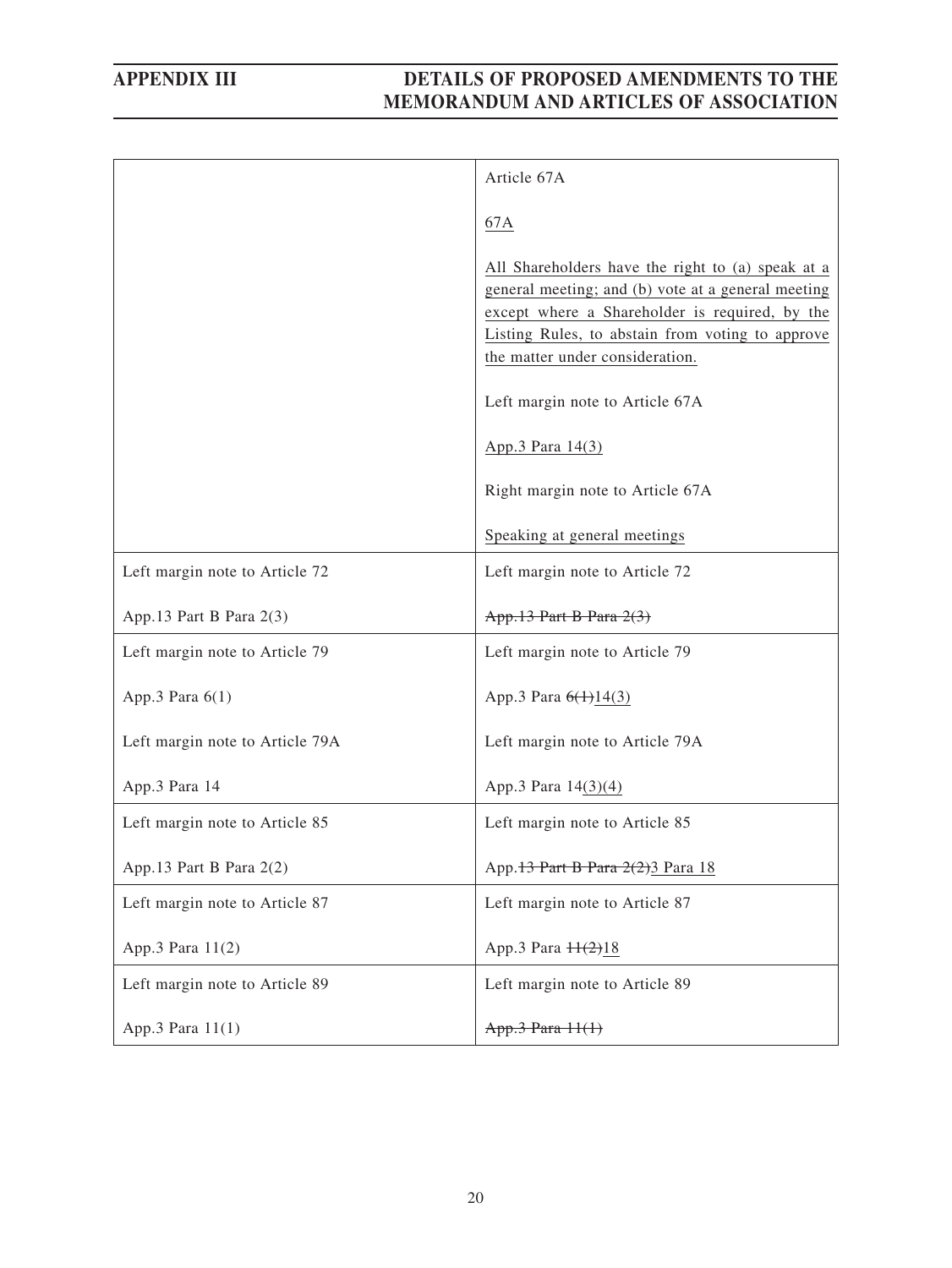| Left margin note to Article 92 (b)                                                                                                                                                                                                                                                                                                                                                                                                                                                                                                                                                                                                                                                                                                                                                                                                                                                                                                                                                                                                        | Left margin note to Article 92 (b)                                                                                                                                                                                                                                                                                                                                                                                                                                                                                                                                                                                                                                                                                                                                                                                                                                                                                                                                                                                                                                            |
|-------------------------------------------------------------------------------------------------------------------------------------------------------------------------------------------------------------------------------------------------------------------------------------------------------------------------------------------------------------------------------------------------------------------------------------------------------------------------------------------------------------------------------------------------------------------------------------------------------------------------------------------------------------------------------------------------------------------------------------------------------------------------------------------------------------------------------------------------------------------------------------------------------------------------------------------------------------------------------------------------------------------------------------------|-------------------------------------------------------------------------------------------------------------------------------------------------------------------------------------------------------------------------------------------------------------------------------------------------------------------------------------------------------------------------------------------------------------------------------------------------------------------------------------------------------------------------------------------------------------------------------------------------------------------------------------------------------------------------------------------------------------------------------------------------------------------------------------------------------------------------------------------------------------------------------------------------------------------------------------------------------------------------------------------------------------------------------------------------------------------------------|
| App.13 Part B Para 6<br>Article 92<br>(b)<br>Where a Shareholder is a Clearing House<br>(or its nominee(s)), it may (subject to<br>Article 93) authorise such person or<br>persons as it thinks fit to act as its<br>representative or representatives at any<br>meeting of the Company or at any meeting<br>of any class of Shareholders provided that<br>if more than one person is so authorised,<br>the authorisation shall specify the number<br>and class of Shares in respect of which<br>each such representative is so authorised. A<br>person so authorised pursuant to the<br>provisions of this Article shall be deemed<br>to have been duly authorised without<br>further evidence of the facts and be entitled<br>to exercise the same rights and powers on<br>behalf of the Clearing House (or its<br>nominee(s)) which he represents as that<br>Clearing House (or its nominee(s)) could<br>exercise as if such person were an<br>individual Shareholder, including the right<br>to vote individually on a show of hands. | App. 13 Part B Para 63 Para 19<br>Article 92<br>(b)<br>Where a Shareholder is a Clearing House<br>(or its nominee(s)), it may (subject to<br>Article 93) authorise such person or<br>persons as it thinks fit to act as its<br>representative or representatives at any<br>meeting of the Company or at any meeting<br>of any class of Shareholders provided that<br>if more than one person is so authorised,<br>the authorisation shall specify the number<br>and class of Shares in respect of which<br>each such representative is so authorised. A<br>person so authorised pursuant to the<br>provisions of this Article shall be deemed<br>to have been duly authorised without<br>further evidence of the facts and be entitled<br>to exercise the same rights and powers on<br>behalf of the Clearing House (or its<br>nominee(s)) which he represents as that<br>Clearing House (or its nominee(s)) could<br>exercise as if such person were an<br>individual Shareholder, including the right<br>to vote individually on a show of hands and<br>the right to speak. |
| Left margin note to Article 104 (a)                                                                                                                                                                                                                                                                                                                                                                                                                                                                                                                                                                                                                                                                                                                                                                                                                                                                                                                                                                                                       | Left margin note to Article 104 (a)                                                                                                                                                                                                                                                                                                                                                                                                                                                                                                                                                                                                                                                                                                                                                                                                                                                                                                                                                                                                                                           |
| App.13 Part B Para 5(4)                                                                                                                                                                                                                                                                                                                                                                                                                                                                                                                                                                                                                                                                                                                                                                                                                                                                                                                                                                                                                   | App.13 Part B Para 5(4)                                                                                                                                                                                                                                                                                                                                                                                                                                                                                                                                                                                                                                                                                                                                                                                                                                                                                                                                                                                                                                                       |
| Left margin note to Article 104 (b)                                                                                                                                                                                                                                                                                                                                                                                                                                                                                                                                                                                                                                                                                                                                                                                                                                                                                                                                                                                                       | Left margin note to Article 104 (b)                                                                                                                                                                                                                                                                                                                                                                                                                                                                                                                                                                                                                                                                                                                                                                                                                                                                                                                                                                                                                                           |
| App.13 Part B Para $5(2)$                                                                                                                                                                                                                                                                                                                                                                                                                                                                                                                                                                                                                                                                                                                                                                                                                                                                                                                                                                                                                 | App.13 Part B Para 5(2)                                                                                                                                                                                                                                                                                                                                                                                                                                                                                                                                                                                                                                                                                                                                                                                                                                                                                                                                                                                                                                                       |
| Left margin note to Article 107 (a)                                                                                                                                                                                                                                                                                                                                                                                                                                                                                                                                                                                                                                                                                                                                                                                                                                                                                                                                                                                                       | Left margin note to Article 107 (a)                                                                                                                                                                                                                                                                                                                                                                                                                                                                                                                                                                                                                                                                                                                                                                                                                                                                                                                                                                                                                                           |
| App.13 Part B Para 5(3)                                                                                                                                                                                                                                                                                                                                                                                                                                                                                                                                                                                                                                                                                                                                                                                                                                                                                                                                                                                                                   | App.13 Part B Para 5(3)                                                                                                                                                                                                                                                                                                                                                                                                                                                                                                                                                                                                                                                                                                                                                                                                                                                                                                                                                                                                                                                       |
| Left margin note to Article 107 (d)                                                                                                                                                                                                                                                                                                                                                                                                                                                                                                                                                                                                                                                                                                                                                                                                                                                                                                                                                                                                       | Left margin note to Article 107 (d)                                                                                                                                                                                                                                                                                                                                                                                                                                                                                                                                                                                                                                                                                                                                                                                                                                                                                                                                                                                                                                           |
| App.3 Para 4(1) App.3 Note 1                                                                                                                                                                                                                                                                                                                                                                                                                                                                                                                                                                                                                                                                                                                                                                                                                                                                                                                                                                                                              | App.3 Para 4(1) App.3 Note 1                                                                                                                                                                                                                                                                                                                                                                                                                                                                                                                                                                                                                                                                                                                                                                                                                                                                                                                                                                                                                                                  |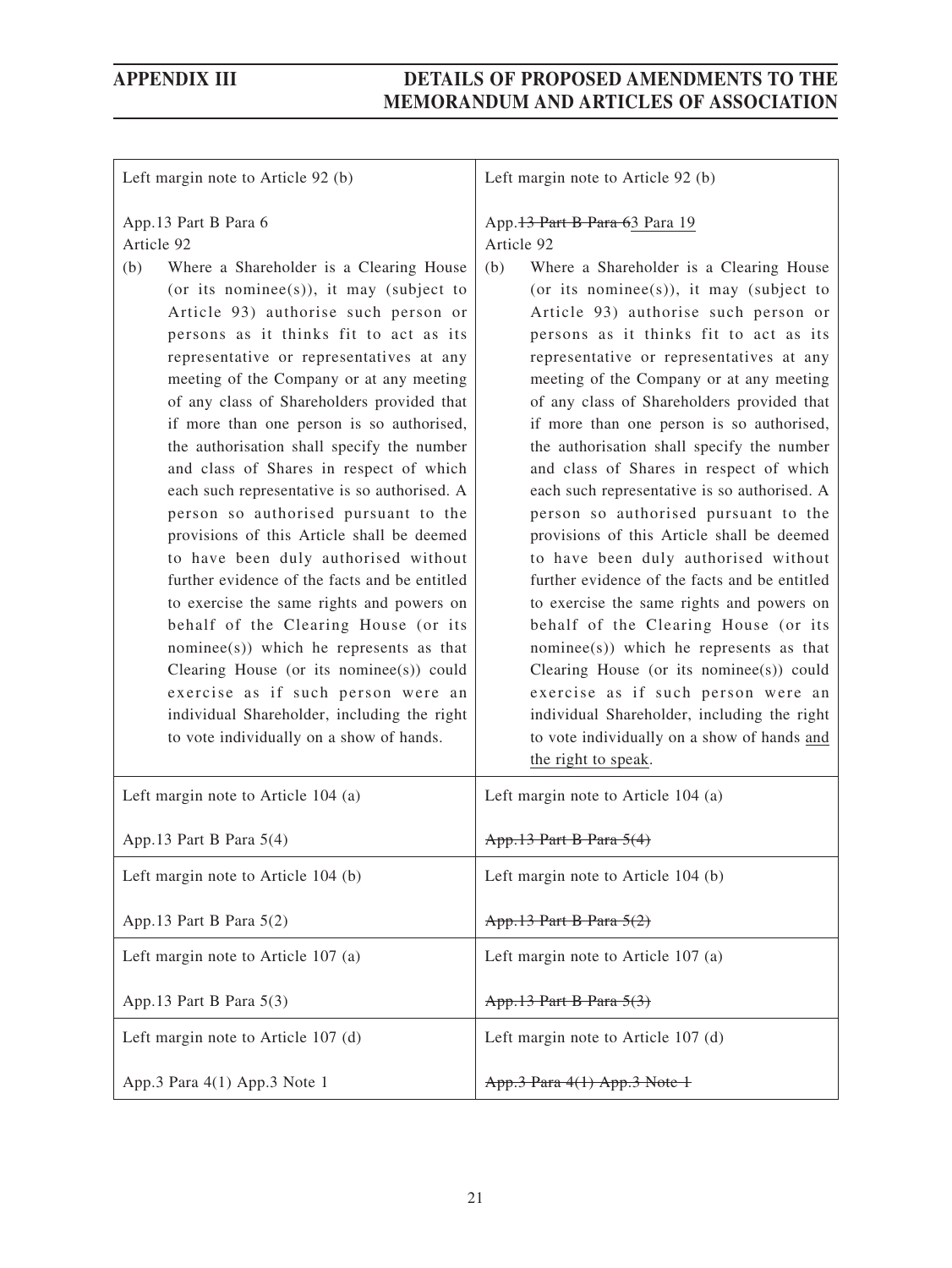#### Article 112

The Board shall have power from time to time and at any time to appoint any person as a Director either to fill a casual vacancy or as an additional Director but so that the number of Directors so appointed shall not exceed the maximum number determined from time to time by the Shareholders in general meeting. Any Director appointed by the Board to fill a casual vacancy shall hold office only until the first general meeting of the Company after his appointment and be subject to re-election at such meeting. Any Director appointed by the Board as an addition to the existing Board shall hold office only until the next following annual general meeting of the Company and shall then be eligible for re-election. Any Director appointed under this Article shall not be taken into account in determining the Directors or the number of Directors who are to retire by rotation at an annual general meeting.

### Article 112

The Board shall have power from time to time and at any time to appoint any person as a Director either to fill a casual vacancy or as an additional Director but so that the number of Directors so appointed shall not exceed the maximum number determined from time to time by the Shareholders in general meeting. Any Director appointed by the Board to fill a casual vacancy shall hold office only until the first annual general meeting of the Company after his appointment and be subject to re-election at such meeting. Any Director appointed by the Board as an addition to the existing Board shall hold office only until the next following first annual general meeting of the Company after his appointment and shall then be eligible for re-election. Any Director appointed under this Article shall not be taken into account in determining the Directors or the number of Directors who are to retire by rotation at an annual general meeting.

| Left margin note to Article 113                  | Left margin note to Article 113                  |
|--------------------------------------------------|--------------------------------------------------|
| App.3 Para 4(4); 4(5)                            | App.3 Para 4(4); 4(5)                            |
| Left margin note to Article 114                  | Left margin note to Article 114                  |
| App.3 Para $4(3)$                                | App.3 Para 4(3)                                  |
| App.13 Part B Para $5(1)$                        | App.13 Part B Para 5(1)                          |
| Article 114                                      | Article 114                                      |
| The Company may by Ordinary Resolution           | The Company Shareholders may by Ordinary         |
| remove any Director (including a managing        | Resolution remove any Director (including a      |
| director or other executive director) before the | managing director or other executive director)   |
| expiration of his term of office notwithstanding | before the expiration of his term of office      |
| anything in these Articles or in any agreement   | notwithstanding anything in these Articles or in |
| between the Company and such Director (but       | any agreement between the Company and such       |
| without prejudice to any claim which such        | Director (but without prejudice to any claim     |
| Director may have for damages for any breach of  | which such Director may have for damages for     |
| any contract between him and the Company) and    | any breach of any contract between him and the   |
| may by Ordinary Resolution elect another person  | Company) and may by Ordinary Resolution elect    |
| in his stead. Any Director so appointed shall be | another person in his stead. Any Director so     |
| subject to retirement by rotation pursuant to    | appointed shall be subject to retirement by      |
| Article 108.                                     | rotation pursuant to Article 108.                |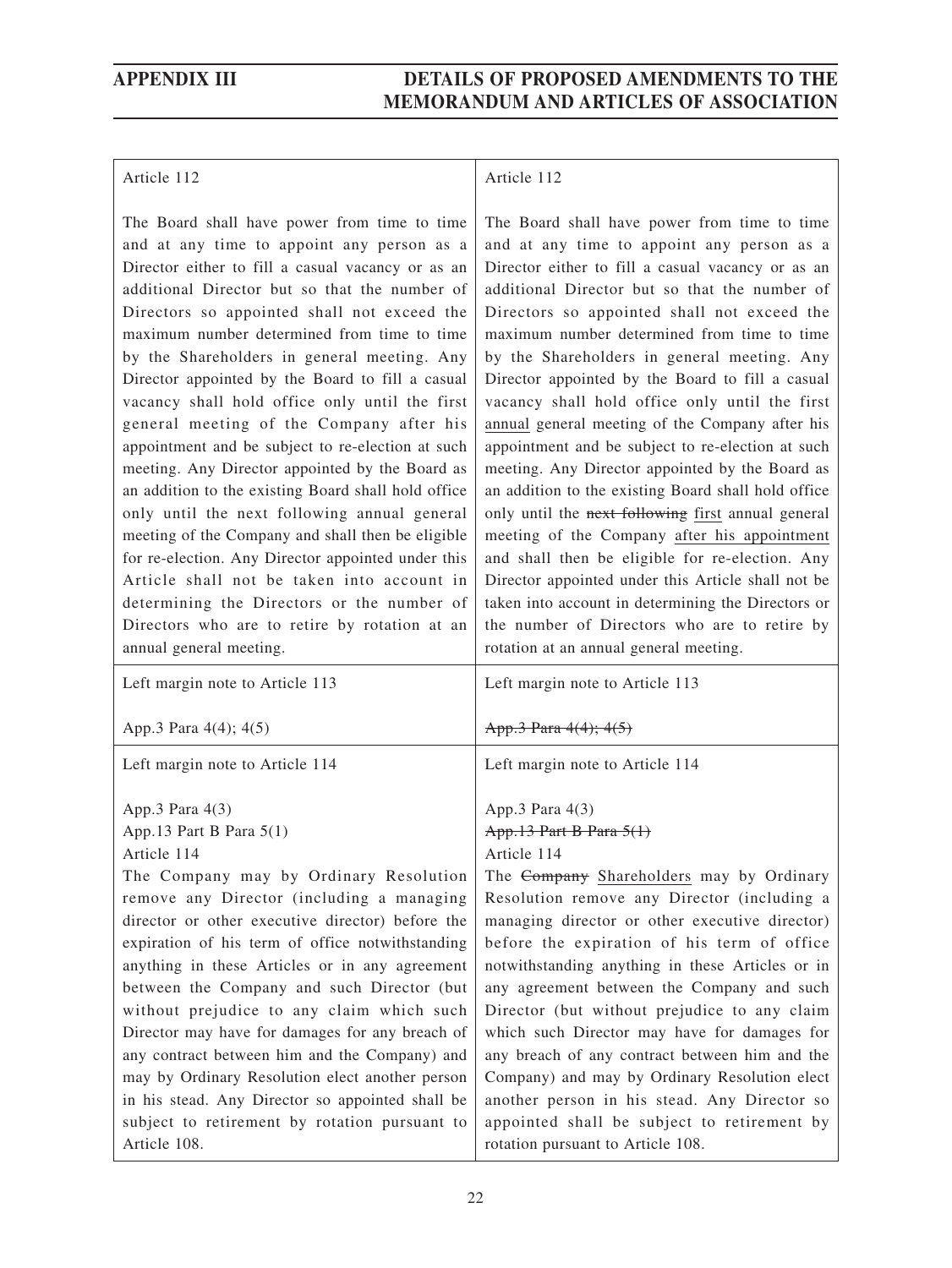| Left margin note to Article 147                                                                                                                                                                                                                                                                                                                                                                                                                          | Left margin note to Article 147                                                                                                                                                                                                                                                                                                                                                                                                                                                                                                                                                                |
|----------------------------------------------------------------------------------------------------------------------------------------------------------------------------------------------------------------------------------------------------------------------------------------------------------------------------------------------------------------------------------------------------------------------------------------------------------|------------------------------------------------------------------------------------------------------------------------------------------------------------------------------------------------------------------------------------------------------------------------------------------------------------------------------------------------------------------------------------------------------------------------------------------------------------------------------------------------------------------------------------------------------------------------------------------------|
| App.3 Para $2(1)$                                                                                                                                                                                                                                                                                                                                                                                                                                        | App.3 Para 2(1)                                                                                                                                                                                                                                                                                                                                                                                                                                                                                                                                                                                |
| Left margin note to Article 168                                                                                                                                                                                                                                                                                                                                                                                                                          | Left margin note to Article 168                                                                                                                                                                                                                                                                                                                                                                                                                                                                                                                                                                |
| App.3 Para 3(2)                                                                                                                                                                                                                                                                                                                                                                                                                                          | App.3 Para 3(2)                                                                                                                                                                                                                                                                                                                                                                                                                                                                                                                                                                                |
| Left margin note to Article 172                                                                                                                                                                                                                                                                                                                                                                                                                          | Left margin note to Article 172                                                                                                                                                                                                                                                                                                                                                                                                                                                                                                                                                                |
| App.13 Part B Para 4(1)                                                                                                                                                                                                                                                                                                                                                                                                                                  | App.13 Part B Para 4(1)                                                                                                                                                                                                                                                                                                                                                                                                                                                                                                                                                                        |
| Article 172                                                                                                                                                                                                                                                                                                                                                                                                                                              | Article 172                                                                                                                                                                                                                                                                                                                                                                                                                                                                                                                                                                                    |
| The Board shall cause proper books of account to<br>be kept of the sums of money received and<br>expended by the Company, and the matters in<br>respect of which such receipts and expenditure<br>take place; and of the assets and liabilities of the<br>Company and of all other matters required by the<br>Companies Law necessary to give a true and fair<br>view of the state of the Company's affairs and to<br>show and explain its transactions. | The Board shall cause proper books of account to<br>be kept of the sums of money received and<br>expended by the Company, and the matters in<br>respect of which such receipts and expenditure<br>take place; and of the assets and liabilities of the<br>Company and of all other matters required by the<br>Companies ActLaw necessary to give a true and<br>fair view of the state of the Company's affairs and<br>to show and explain its transactions. The financial<br>year end of the Company shall be 31 December in<br>each calendar year or as otherwise determined by<br>the Board. |
| Left margin note to Article 175 (a)                                                                                                                                                                                                                                                                                                                                                                                                                      | Left margin note to Article $175(a)$                                                                                                                                                                                                                                                                                                                                                                                                                                                                                                                                                           |
| App.13 Part B Para 3(3)                                                                                                                                                                                                                                                                                                                                                                                                                                  | App.13 Part B Para 3(3)                                                                                                                                                                                                                                                                                                                                                                                                                                                                                                                                                                        |
| Left margin note to Article 175 (b)                                                                                                                                                                                                                                                                                                                                                                                                                      | Left margin note to Article 175 (b)                                                                                                                                                                                                                                                                                                                                                                                                                                                                                                                                                            |
| App.3 Para 5 App.13 Part B Para 3(3); 4(2)                                                                                                                                                                                                                                                                                                                                                                                                               | App.3 Para 5 App.13 Part B Para 3(3); 4(2)                                                                                                                                                                                                                                                                                                                                                                                                                                                                                                                                                     |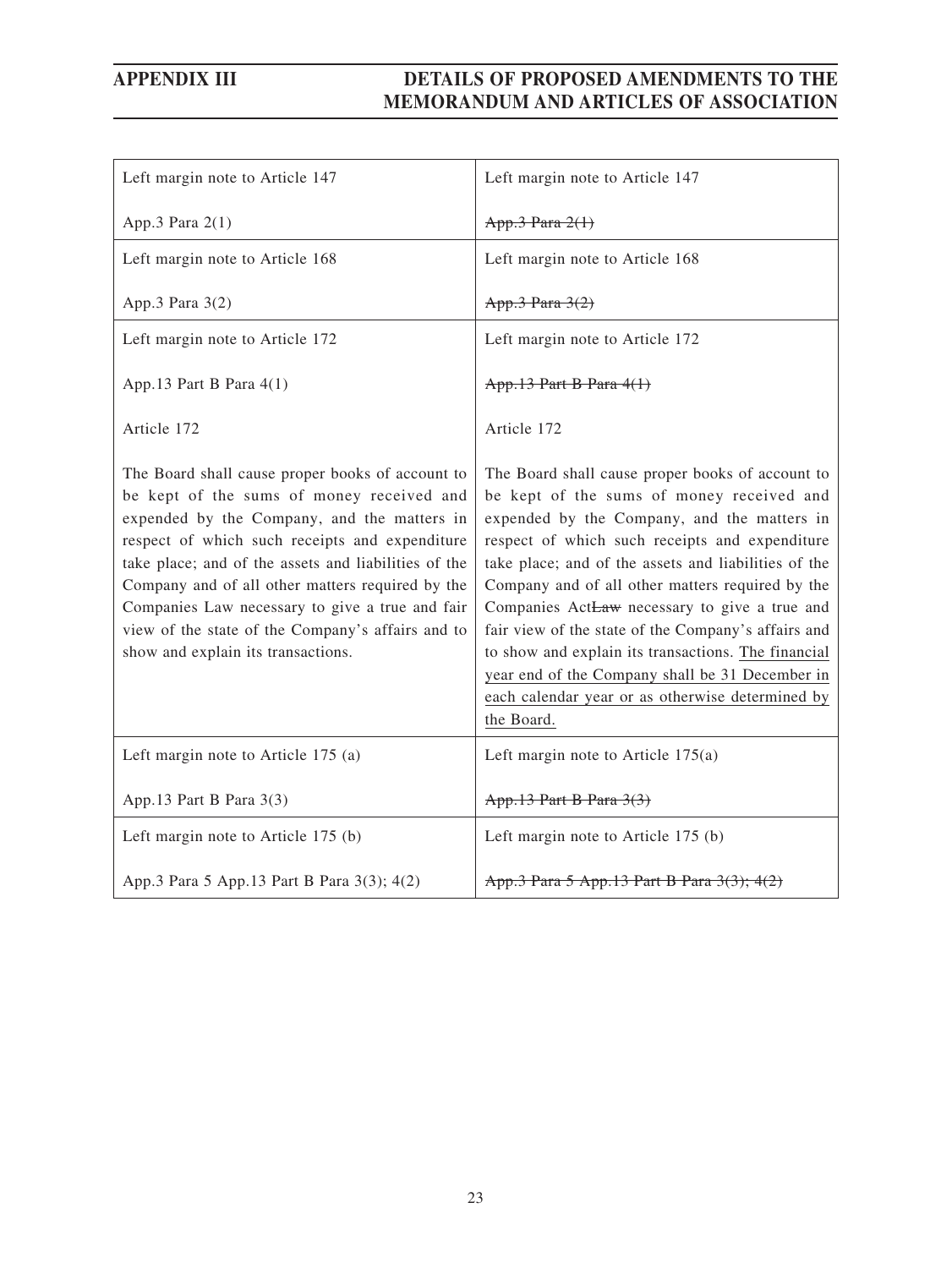remuneration to the Board and the remuneration of any Auditors appointed to fill any casual vacancy may be fixed by the

|                                                                                                                                                                                                                                                                                                                                                                                                                                                                                                                                                                                                                                                                                                                                                                                                                                                                                                                                                                                                                        | Add left margin note to Article 176 (a)                                                                                                                                                                                                                                                                                                                                                                                                                                                                                                                                                                                                                                                                                                                                                                                                                                                                                                                                                                                 |
|------------------------------------------------------------------------------------------------------------------------------------------------------------------------------------------------------------------------------------------------------------------------------------------------------------------------------------------------------------------------------------------------------------------------------------------------------------------------------------------------------------------------------------------------------------------------------------------------------------------------------------------------------------------------------------------------------------------------------------------------------------------------------------------------------------------------------------------------------------------------------------------------------------------------------------------------------------------------------------------------------------------------|-------------------------------------------------------------------------------------------------------------------------------------------------------------------------------------------------------------------------------------------------------------------------------------------------------------------------------------------------------------------------------------------------------------------------------------------------------------------------------------------------------------------------------------------------------------------------------------------------------------------------------------------------------------------------------------------------------------------------------------------------------------------------------------------------------------------------------------------------------------------------------------------------------------------------------------------------------------------------------------------------------------------------|
|                                                                                                                                                                                                                                                                                                                                                                                                                                                                                                                                                                                                                                                                                                                                                                                                                                                                                                                                                                                                                        | App.3 Para 17                                                                                                                                                                                                                                                                                                                                                                                                                                                                                                                                                                                                                                                                                                                                                                                                                                                                                                                                                                                                           |
| Article 176                                                                                                                                                                                                                                                                                                                                                                                                                                                                                                                                                                                                                                                                                                                                                                                                                                                                                                                                                                                                            | Article 176                                                                                                                                                                                                                                                                                                                                                                                                                                                                                                                                                                                                                                                                                                                                                                                                                                                                                                                                                                                                             |
| The Company shall at each annual general<br>(a)<br>meeting appoint one or more firms of<br>auditors to hold office until the conclusion<br>of the next annual general meeting on such<br>terms and with such duties as may be<br>agreed with the Board, but if an<br>appointment is not made, the Auditors in<br>office shall continue in office until a<br>successor is appointed. A Director, officer<br>or employee of any such Director, officer<br>or employee shall not be appointed<br>Auditors of the Company. The Board may<br>fill any casual vacancy in the office of<br>Auditors, but while any such vacancy<br>continues the surviving or continuing<br>Auditors (if any) may act. The<br>remuneration of the Auditors shall be fixed<br>by or on the authority of the Company in<br>the annual general meeting except that in<br>any particular year the Company in general<br>meeting may delegate the fixing of such<br>remuneration to the Board and the<br>remuneration of any Auditors appointed to | The Shareholders may by Ordinary<br>(a)<br>Resolution The Company shall at each<br>annual general meeting appoint one or<br>more firms of auditors to hold office until<br>the conclusion of the next annual general<br>meeting on such terms and with such duties<br>as may be agreed with the Board, but if an<br>appointment is not made, the Auditors in<br>office shall continue in office until a<br>successor is appointed. A Director, officer<br>or employee of any such Director, officer<br>or employee shall not be appointed<br>Auditors of the Company. The Board may<br>fill any casual vacancy in the office of<br>Auditors, but while any such vacancy<br>continues the surviving or continuing<br>Auditors (if any) may act. The<br>remuneration of the Auditors shall be fixed<br>by the Shareholders in general meeting by<br>Ordinary Resolution or in such manner as<br>the Shareholders may determine. or on the<br>authority of the Company in the annual<br>general meeting except that in any |
| fill any casual vacancy may be fixed by the<br>Board.                                                                                                                                                                                                                                                                                                                                                                                                                                                                                                                                                                                                                                                                                                                                                                                                                                                                                                                                                                  | particular year the Company in general<br>meeting may delegate the fixing of such                                                                                                                                                                                                                                                                                                                                                                                                                                                                                                                                                                                                                                                                                                                                                                                                                                                                                                                                       |

Board.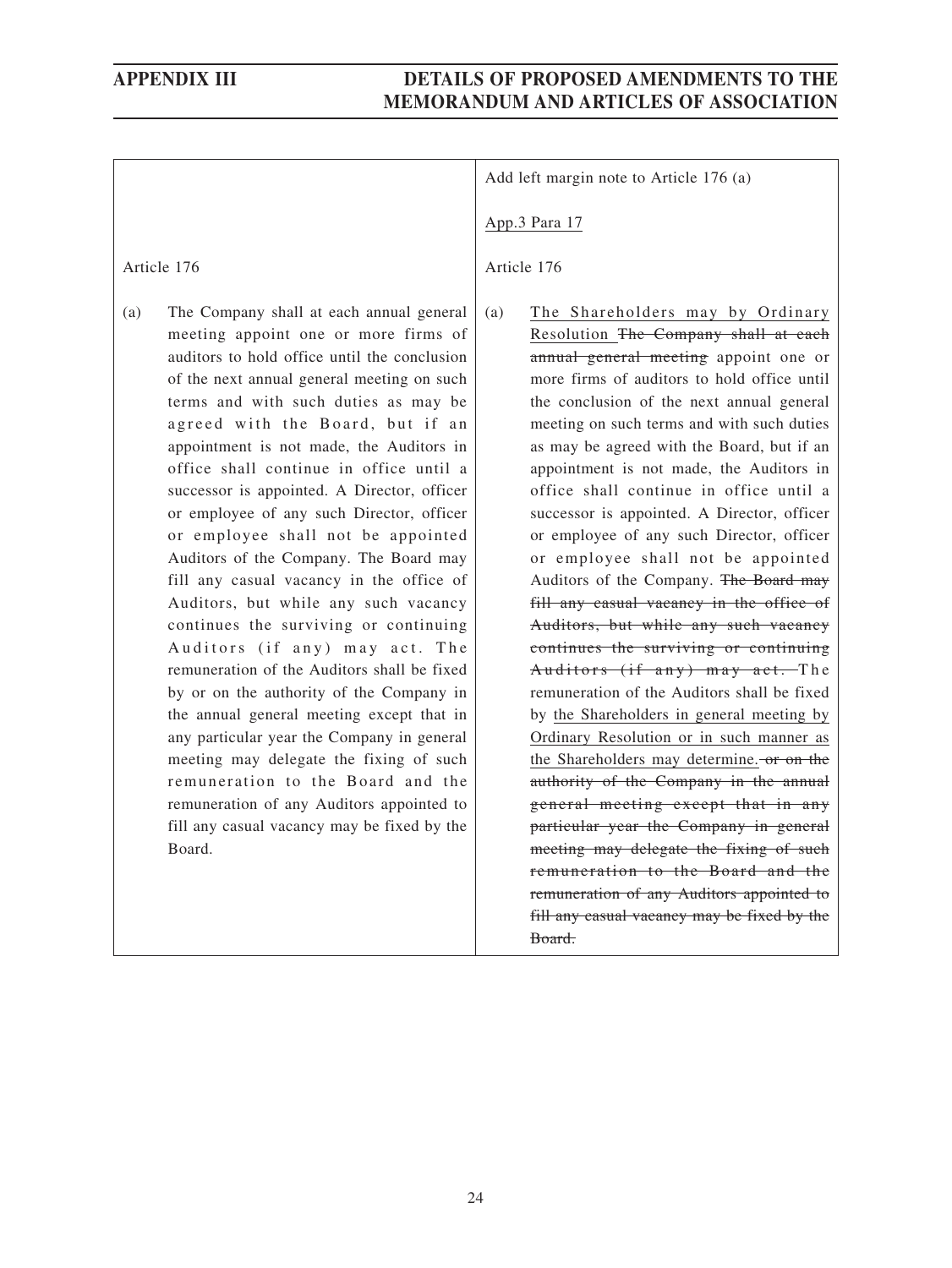|                                                                                                                                                                                                                                                                                                                                                     | Add left margin note to Article 176 (b)                                                                                                                                                                                                                                                                                                                      |
|-----------------------------------------------------------------------------------------------------------------------------------------------------------------------------------------------------------------------------------------------------------------------------------------------------------------------------------------------------|--------------------------------------------------------------------------------------------------------------------------------------------------------------------------------------------------------------------------------------------------------------------------------------------------------------------------------------------------------------|
|                                                                                                                                                                                                                                                                                                                                                     | App.3 Para 17                                                                                                                                                                                                                                                                                                                                                |
| Article 176                                                                                                                                                                                                                                                                                                                                         | Article 176                                                                                                                                                                                                                                                                                                                                                  |
| The Shareholders may, at any general<br>(b)<br>meeting convened and held in accordance<br>with these Articles, remove the Auditors by<br>Special Resolution at any time before the<br>expiration of the term of office and shall,<br>by Ordinary Resolution, at that meeting<br>appoint new auditors in its place for the<br>remainder of the term. | The Shareholders may, at any general<br>(b)<br>meeting convened and held in accordance<br>with these Articles, remove the Auditors by<br>Special Ordinary Resolution at any time<br>before the expiration of the term of office<br>and shall, by Ordinary Resolution, at that<br>meeting appoint new auditors in its place<br>for the remainder of the term. |
| Left margin note to Article 177                                                                                                                                                                                                                                                                                                                     | Left margin note to Article 177                                                                                                                                                                                                                                                                                                                              |
| App. 13 Part B Para $4(2)$                                                                                                                                                                                                                                                                                                                          | App. 13 Part B Para 4(2)                                                                                                                                                                                                                                                                                                                                     |
| Left margin note to Article 180 (a)                                                                                                                                                                                                                                                                                                                 | Left margin note to Article 180 (a)                                                                                                                                                                                                                                                                                                                          |
| App.3 Para 7(1); 7(2)                                                                                                                                                                                                                                                                                                                               | App.3 Para 7(1); 7(2)                                                                                                                                                                                                                                                                                                                                        |
| Left margin note to Article 181 (a)                                                                                                                                                                                                                                                                                                                 | Left margin note to Article 181 (a)                                                                                                                                                                                                                                                                                                                          |
| App.3 Para 7(3)                                                                                                                                                                                                                                                                                                                                     | App.3 Para 7(3)                                                                                                                                                                                                                                                                                                                                              |
|                                                                                                                                                                                                                                                                                                                                                     | Add Left margin note to Article 188                                                                                                                                                                                                                                                                                                                          |
|                                                                                                                                                                                                                                                                                                                                                     | App. 3 Para 21                                                                                                                                                                                                                                                                                                                                               |
| Left margin note to Article 192                                                                                                                                                                                                                                                                                                                     | Left margin note to Article 192                                                                                                                                                                                                                                                                                                                              |
| App.3 Para 13(1)                                                                                                                                                                                                                                                                                                                                    | App.3 Para 13(1)                                                                                                                                                                                                                                                                                                                                             |
| Left margin note to Article $193(a)$                                                                                                                                                                                                                                                                                                                | Left margin note to Article $193(a)$                                                                                                                                                                                                                                                                                                                         |
| App.3 Para 13(2)(a)<br>13(2)(b)                                                                                                                                                                                                                                                                                                                     | App.3 Para 13(2)(a)<br>13(2)(b)                                                                                                                                                                                                                                                                                                                              |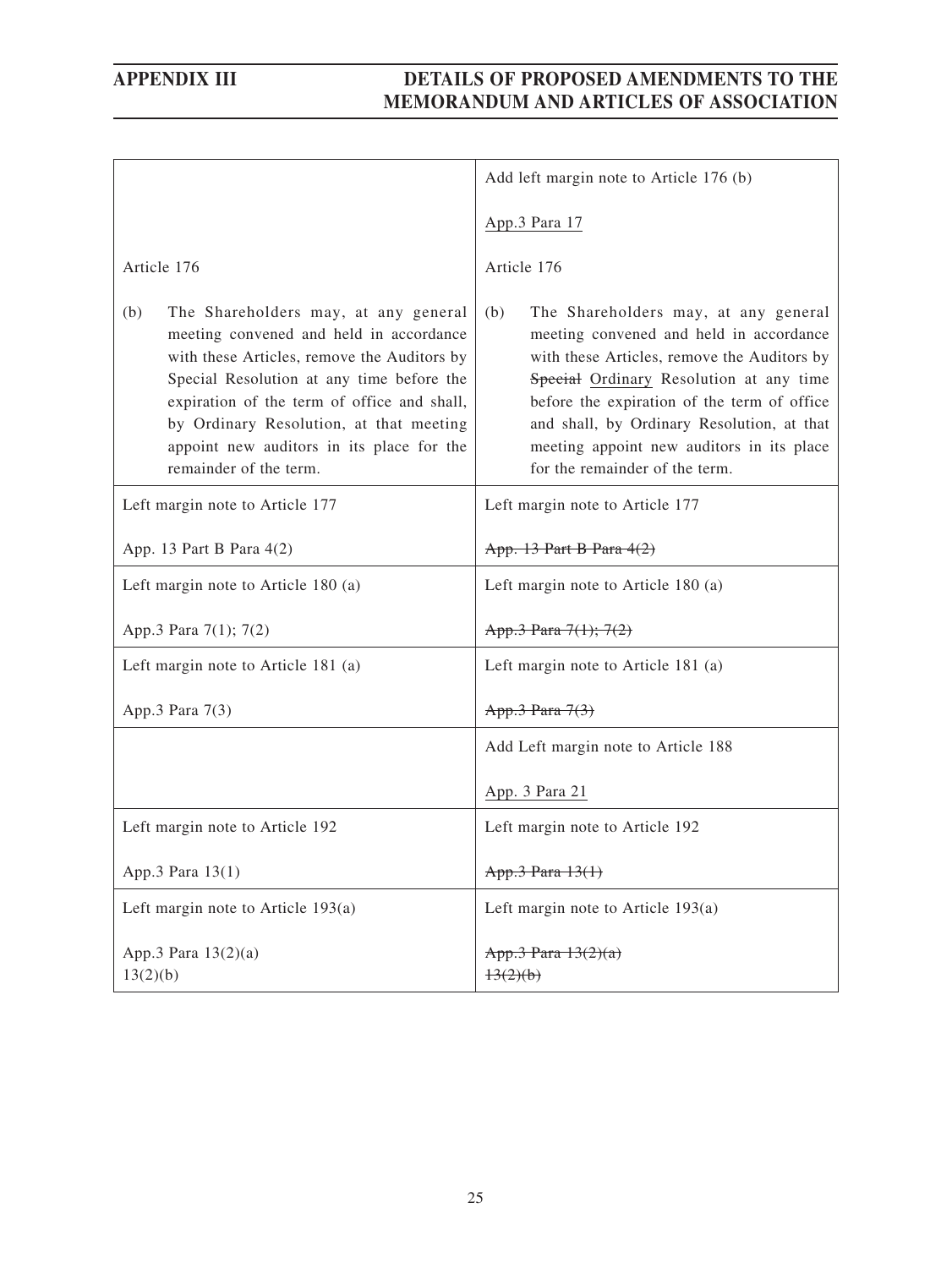# **Yunhong Guixin Group Holdings Limited**

**運鴻硅鑫集團控股有限公司**

*(Incorporated in the Cayman Islands with limited liability)* **(Stock Code: 8349)**

### **NOTICE OF ANNUAL GENERAL MEETING**

**NOTICE IS HEREBY GIVEN** that the annual general meeting (the "**Meeting**") of shareholders of YUNHONG GUIXIN GROUP HOLDINGS LIMITED (the "**Company**") will be held at Suite 3318, 33/F., Jardine House, 1 Connaught Place, Central, Hong Kong on Thursday, 9 June 2022 at 3:00 p.m., to consider and, if thought fit, to pass with or without amendments, the following resolutions:

#### **ORDINARY RESOLUTIONS**

- 1. To receive, consider and adopt the audited financial statements of the Company and its subsidiaries and the reports of the directors of the Company (the "**Directors**") and the auditor of the Company for the year ended 31 December 2021.
- 2. To re-appoint Crowe (HK) CPA Limited as auditor of the Company and to authorise the board of Directors (the "**Board**") to fix their remuneration;
- 3. (a) To re-elect Mr. Ng Sai Leung ( $\frac{\text{d}}{\text{d}} \text{d} \text{d} t$ ) as an independent non-executive Director;
	- (b) To re-elect Mr. Tam Tak Kei Raymond (譚德機) as an independent non-executive Director; and
	- (c) To authorise the Board to fix the remuneration of the Directors.

### 4. "**THAT**:

- (a) subject to paragraph (c) of this resolution, and pursuant to the Rules Governing the Listing of the Securities on GEM (the "**GEM Listing Rules**") of The Stock Exchange of Hong Kong Limited (the "**Stock Exchange**"), the exercise by the Directors during the Relevant Period (as hereinafter defined) of all the powers of the Company to allot, issue and otherwise deal with additional shares of the Company or securities convertible into such shares or options, warrants, or similar rights to subscribe for any shares or convertible securities of the Company and to make or grant offers, agreements and options (including bonds, warrants and debentures convertible into shares of the Company) which would or might require the exercise of such power be and is hereby generally and unconditionally approved;
- (b) the approval in paragraph (a) of this resolution shall authorise the Directors during the Relevant Period to make or grant offers, agreements and options (including bonds, warrants and debentures convertible into shares of the Company) which would or might require the exercise of such powers (including but not limited to the power to allot, issue and deal with additional shares of the Company) during or after the end of the Relevant Period;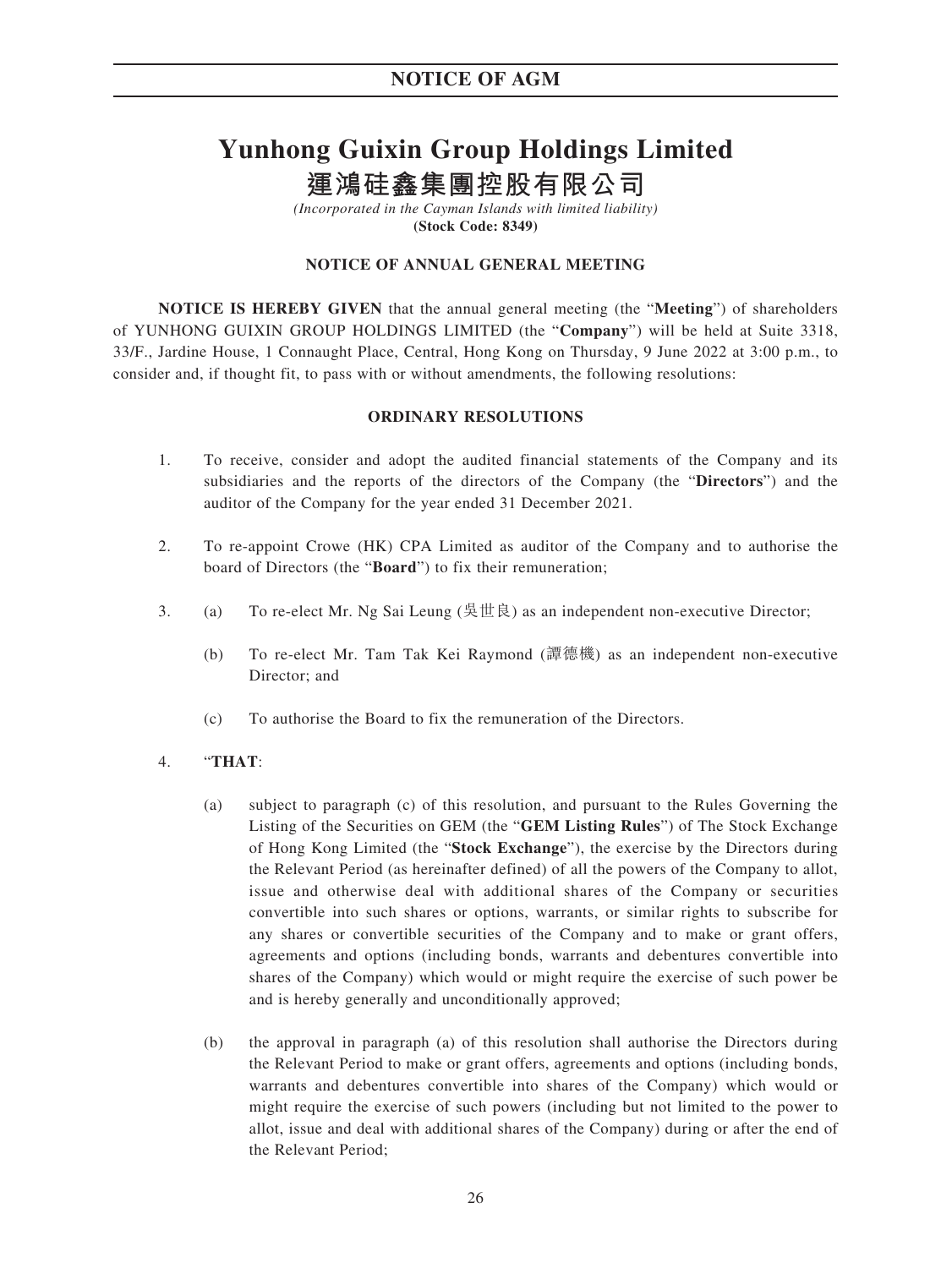## **NOTICE OF AGM**

- (c) the aggregate number of shares of the Company allotted, issued or dealt with or agreed conditionally or unconditionally to be allotted, issued or dealt with (whether pursuant to an option or otherwise) by the Directors pursuant to the approval in paragraphs (a) and (b) of this resolution, otherwise than pursuant to (i) a Rights Issue (as hereinafter defined); (ii) the exercise of any options granted under any share option scheme adopted by the Company or similar arrangement for the time being adopted for the grant or issue to officers and/or employees of the Company and/or any of its subsidiaries and/or any eligible persons thereunder of shares or rights to subscribe for shares in the capital of the Company; (iii) any scrip dividend scheme or similar arrangement providing for the allotment of shares of the Company in lieu of the whole or part a dividend pursuant to the articles of association of the Company (the "**Articles of Association**") from time to time; or (iv) an issue of shares upon the exercise of rights of subscription or conversion under the terms of any warrants of the Company or any securities which are convertible into shares of the Company, shall not exceed 20% of the aggregate number of issued shares of the Company as at the time of passing this resolution, and the said approval shall be limited accordingly; and
- (d) for the purpose of this resolution, "**Relevant Period**" means the period from the passing of this resolution until whichever is the earliest of:
	- (i) the conclusion of the next annual general meeting of the Company; or
	- (ii) the expiration of the period within which the next annual general meeting of the Company is required by the Articles of Association or any applicable laws of the Cayman Islands to be held; or
	- (iii) the date on which the authority given under this resolution is revoked or varied by an ordinary resolution of the shareholders of the Company in a general meeting.

"**Rights Issue**" means an offer of shares of the Company open for a period fixed by the Company or the Directors to holders of shares of the Company whose names appear on the register of members of the Company on a fixed record date in proportion to their then holdings of such shares as at that date (subject to such exclusions or other arrangements as the Directors may deem necessary or expedient in relation to fractional entitlements or having regard to any restrictions or obligations under the laws of any relevant jurisdiction, or the requirements of any recognised regulatory body or any stock exchange)."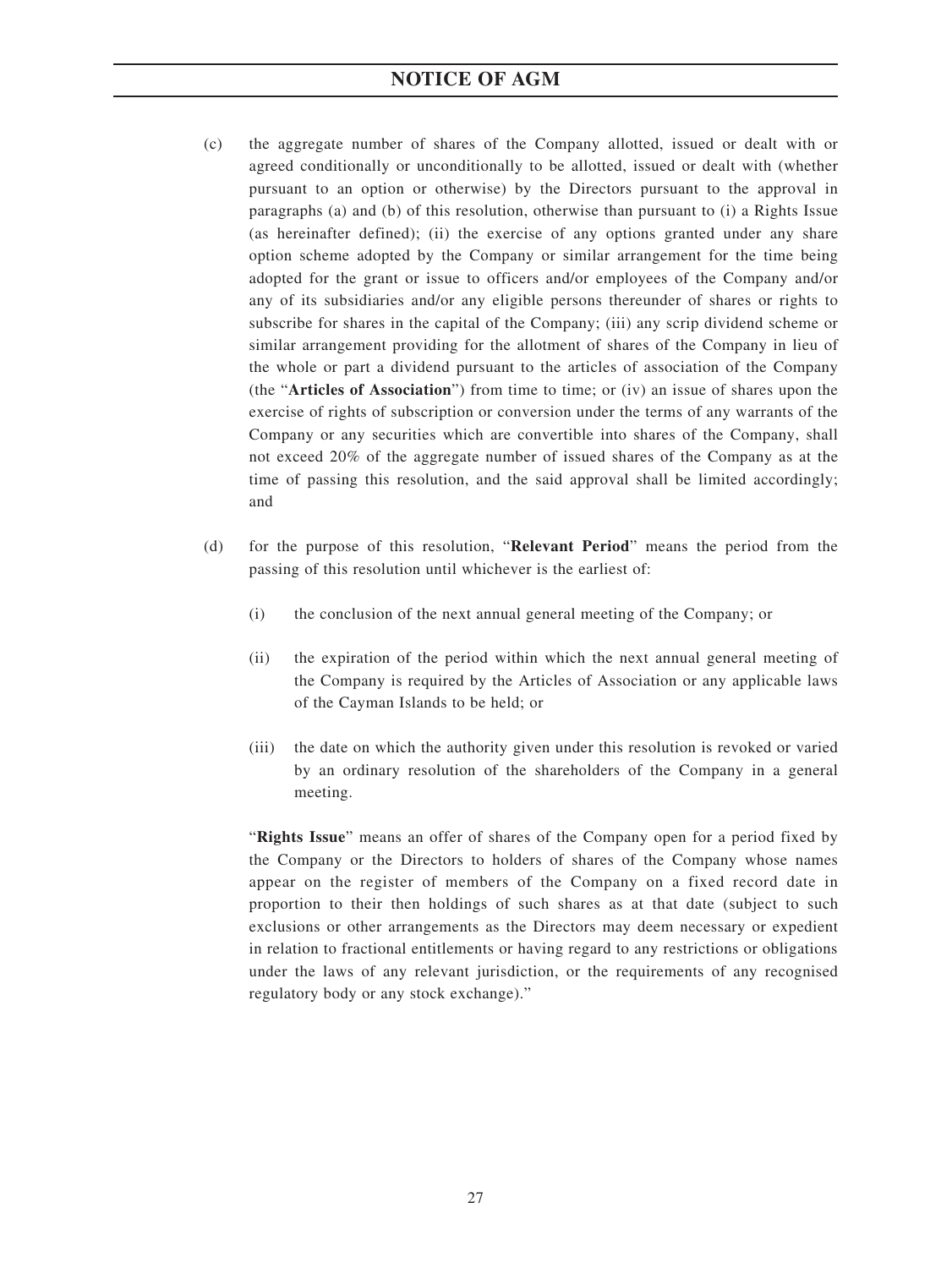### 5. "**THAT**:

- (a) subject to paragraph (c) of this resolution, the exercise by the Directors during the Relevant Period (as hereinafter defined) of all the powers of the Company to repurchase shares of the Company on GEM of the Stock Exchange or on any other stock exchange on which the securities of the Company may be listed and which is recognised by the Securities and Futures Commission of Hong Kong and the Stock Exchange for this purpose, and that the exercise by the Directors of all powers to repurchase such shares are subject to and in accordance with all applicable laws and requirements of the GEM Listing Rules or of any other stock exchange as amended from time to time, be and is hereby generally and unconditionally approved;
- (b) the approval in paragraph (a) of this resolution above shall be in addition to any other authorisation given to the Directors and shall authorise the Directors on behalf of the Company during the Relevant Period to procure the Company to repurchase its shares at a price determined by the Directors;
- (c) the aggregate number of shares of the Company repurchased or agreed conditionally or unconditionally to be repurchased by the Company pursuant to the approval in paragraph (a) of this resolution during the Relevant Period shall not exceed 10% of the aggregate number of issued shares of the Company as at the time of the passing of this resolution, and the said approval shall be limited accordingly; and
- (d) for the purpose of this resolution, "**Relevant Period**" means the period from the passing of this resolution until whichever is the earliest of:
	- (i) the conclusion of the next annual general meeting of the Company; or
	- (ii) the expiration of the period within which the next annual general meeting of the Company is required by the Articles of Association or any applicable laws of the Cayman Islands to be held; or
	- (iii) the date on which the authority given under this resolution is revoked or varied by an ordinary resolution of the shareholders of the Company in a general meeting."
- 6. "**THAT** conditional upon the passing of resolutions 4 and 5 as set out in this notice convening the Meeting of which this resolution forms part, the general mandate granted to the Directors pursuant to resolution 4 as set out in this notice above be and is hereby extended by the addition thereto of an amount representing the aggregate number of shares of the Company repurchased by the Company under the authority granted pursuant to resolution 5 as set out in this notice above, provided that such amount shall not exceed 10% of the aggregate number of issued shares of the Company as at the date of passing this resolution."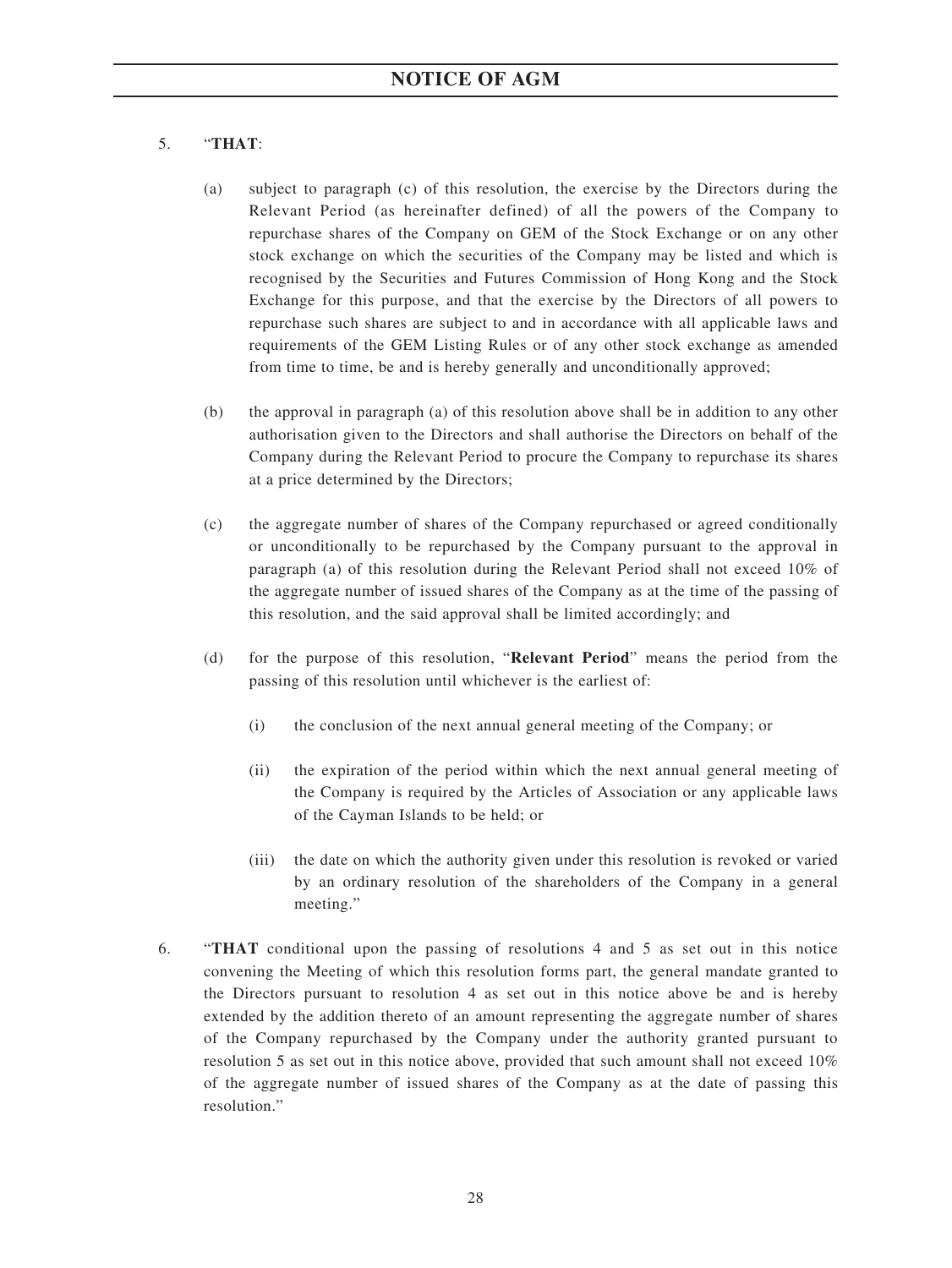#### **SPECIAL RESOLUTION**

7. To consider as special business and, if thought fit, pass with or without amendments the following resolution as a special resolution:

#### "**THAT**:

- (a) the second amended and restated memorandum and articles of association of the Company (a copy of which has been produced to this meeting and marked "A" and for the purpose of identification, initialed by the chairman of the annual general meeting), be and is hereby approved and adopted as the new memorandum and articles of association of the Company in substitution for and to the exclusion of the existing amended and restated memorandum and articles of association of the Company with immediate effect after the close of this meeting; and
- (b) any director, company secretary or the registered office provider of the Company be and are hereby authorised to do all such acts and things and execute all such documents and make all such arrangements as they shall, in their absolute discretion, deem necessary or expedient in connection with the implementation of or giving effect to the aforesaid adoption of the second amended and restated memorandum and articles of association of the Company."

## By order of the Board **YUNHONG GUIXIN GROUP HOLDINGS LIMITED Li Yubao** *Chairman*

#### Hong Kong, 29 April 2022

#### *Notes:*

- 1. Any member of the Company entitled to attend and vote at the Meeting is entitled to appoint one or more proxies to attend and vote instead of him. A member who is the holder of two or more shares of the Company may appoint more than one proxy to represent him and vote on his behalf at the Meeting. A proxy need not be a member of the Company.
- 2. The instrument appointing a proxy shall be in writing under the hand of the appointer or his attorney duly authorised in writing, or if the appointer is a corporation, either under seal or under the hand of an officer or attorney duly authorised on its behalf.
- 3. Where there are joint registered holders of any shares, any one of such persons may vote at the Meeting (or any adjournment thereof), either personally or by proxy, in respect of such share as if he were solely entitled thereto; but if more than one of such joint holders by present at the Meeting personally or by proxy, that one of the said persons so present whose name stands first on the register of members of the Company in respect of such share shall alone be entitled to vote in respect thereof.
- 4. In order to be valid, the form of proxy, together with the power of attorney or other authority (if any) under which it is signed or a notarially certified copy thereof, must be deposited at the Company's branch registrar and transfer office in Hong Kong, Tricor Investor Services Limited at Level 54, Hopewell Centre, 183 Queen's Road East, Hong Kong not less than 48 hours before the time appointed for holding the Meeting or any adjournment thereof.